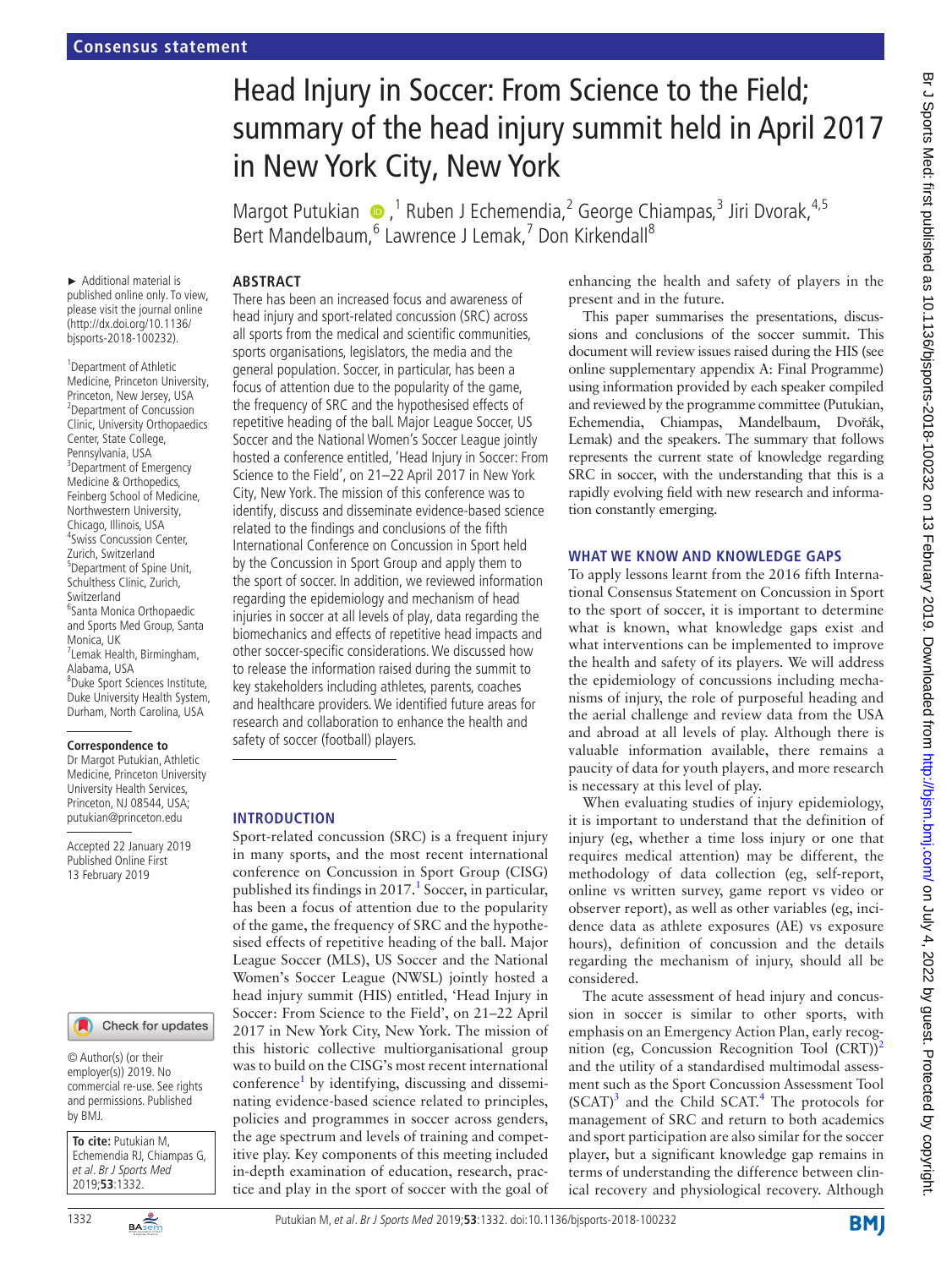several specific biomarkers of head injury and concussion exist, including blood, genetic and neuroimaging techniques, these currently remain investigational. More information is needed before implementation in clinical management. We will review the challenges of early recognition, assessment of injury and the role of sensors and of spotter technology in injury detection for soccer, as well as other unique obstacles to assessment and management of SRC in soccer.

Heading is a sport-specific skill that is unique to soccer, where the head is used to purposefully strike the ball to redirect it. There have been questions raised regarding whether there are acute or chronic effects of heading. While successful purposeful heading is an infrequent cause of concussion, the aerial challenge, where players challenge for a ball in the air, is a common player behaviour that has been mislabelled as a mechanism of head injury. More accurately and specifically, head-to-head, elbow–to-head, knee-to-head, foot-to-head and head-to-ground are the most common mechanisms of injury. This complicates some of the interpretation of epidemiology studies evaluating injury in soccer. Although the biomechanics of heading and the aerial challenge have been evaluated in the laboratory setting, more information is needed about what occurs on the field as well as what the chronic effects, if any, of soccer play may be.

There are questions related to potential acute and chronic effects of heading alone, unrelated to concussion, which represents the presence of another knowledge gap. We will present the prospective data, although limited, which do not demonstrate significant immediate or short-term (over the course of a season) effects of heading. There are case reports of soccer players with chronic traumatic encephalopathy (CTE), but no evidence that soccer play causes CTE. More research is needed to evaluate whether a relationship exists and the nature of that relationship.

Prevention of concussion and head injury in soccer includes efforts that are not unique to the sport, such as education, improved recognition and the use of standardised assessment, as well as soccer-specific approaches such as considering rule changes, enforcement of existing rules, using the proper sized ball with correct inflation, considering other ball or surface properties and neck strengthening. Restricting heading, in an attempt to limit the aerial challenge and thus decrease head injuries, is another prevention effort that represents an area of further discussion and research. Our stakeholders, including athletes, coaches, referees, administrators, along with the healthcare team play a significant role in supporting and enhancing the health and safety of our sport and players.

# **Epidemiology and mechanisms of head injury in soccer**

# **High school and youth**

According to FIFA, there are 265million registered soccer players worldwide, including 26million women, and 22million registered youth soccer participants,<sup>[5](#page-11-4)</sup> with 4.2 million coming from the USA (2.5million male, 1.7million female). Between 2000 and 2006, there was a 54% and 21% increase worldwide in the number of female and male participants registered, respectively.<sup>[5](#page-11-4)</sup> Of the youth players in the USA, 19721 players participate in Developmental Academies (DA),<sup>[6](#page-11-5)</sup> which includes several age groups ranging from under (U)-12 to U-18–19 years, for both male and female players, participating in elite player development as part of US Soccer. In the 2017–2018 season, the DA programmes included 896 teams in 197 clubs, with over 13 000 games. $\frac{6}{3}$  $\frac{6}{3}$  $\frac{6}{3}$ 

Faude *et al* summarised the literature regarding injuries to children and adolescent soccer players (aged 5–19 years) and reported that about 5% of all injuries in these age groups were to the head.<sup>7</sup> The percentage of concussions ranged between 1% and 7% across studies with the majority reporting 2% or fewer. Faude *et al* followed up their review with a prospective project of children aged 7–12 years focusing their attention on 39 head injuries (5% of all 791 injuries), of which 11 (28% of all head and neck injuries) were classified as concussion.<sup>8</sup> Seventy-five per cent of injuries were due to contact with another player while ball contact was cited as the injury mechanism for two concussions. In addition, the authors noted that the rate of concussions (per 1000hours of soccer exposure) increased slightly with age  $(U-9=0.04; U-11=0.07; U-13=0.06).$ 

In a more recent online survey of 8104 youth soccer teams including 101699 players (59621 boys; 42048 girls) aged 7–14 years, (Kontos, 2017, personal communication), the overall reported concussion incidence rate was 0.85/1000 AE. In this study, concussions were 5.7 times more likely to occur in games (1.73/1000 AEs) than practices (0.27/1000 AEs). Although there were no significant differences in concussions between boys and girls, older (aged 11–14 years) players (1.08/1000 AEs) were 2.7 times more likely to have concussions than younger (aged 7–10 years) players (0.40/1000 AEs). Only one in five concussions were from attempted soccer heading and no concussions from heading were reported in players younger than 12 years of age that may reflect adherence to recent US Soccer mandated restrictions on heading in young players. Representative data for youth through high school-aged soccer players are presented in [table](#page-2-0) 1.

The overall rate of SRC in high school soccer in the USA from 2005/2006 to 2013/2014 was estimated to be 0.36/1000 AEs  $(girls=0.45/1000$  AEs; boys=0.28/1000 AEs) with a higher rate in games than in practices in girls (rate ratio=15.1) compared with boys (rate ratio=11.0).<sup>[9](#page-11-8)</sup> The overall rates for high school girls soccer trail American football (0.64/1000 AEs), boys ice hockey (0.54/[10](#page-11-9)00 AEs) and boys lacrosse (0.40/1000 AEs).<sup>10</sup> During the 2014–2015 academic year, concussions represented the highest proportion of all injuries in girls high school sports.<sup>[11](#page-11-10)</sup>

Among youth and high school players, concussion is the second most common match injury representing approximately  $24%$  of all injuries.<sup>12</sup> While concussion rates increased each year, there was a slight increase beginning in  $2006<sup>13</sup>$ , which continued to rise yearly<sup>14</sup> until plateauing in  $2011/2012$ .<sup>[9](#page-11-8)</sup> These trends likely reflect greater awareness, better recognition and increased reporting of concussion.

In a retrospective study of high school and youth soccer players, nearly 60% of concussions involved contact or colli-sion with another player.<sup>[9](#page-11-8)</sup> The player behaviour of 'heading the ball' represented 28% of all concussions in high school soccer, 70% of which were from player-to-player contact, not ball-to-player contact.<sup>[9](#page-11-8)</sup> Of the concussions that reflected ball-to-head mechanisms, it is unclear just how many involved successful purposeful heading of the ball; contact may have been purposeful or accidental. Previous prospective reports in collegiate players found that no concussions were due to intentional, purposeful heading.<sup>[15](#page-11-14)</sup> Recently, researchers reported that 75% of concussions in youth and high school soccer players occurred when the player was unaware of the oncoming contact or collision.[16](#page-11-15) Concussions from unexpected collisions and contact led to longer symptom duration than when a player was aware of (and presumably braced for) the oncoming contact or collision. These findings suggest situational awareness may influence concussion risk and clinical outcomes following injury.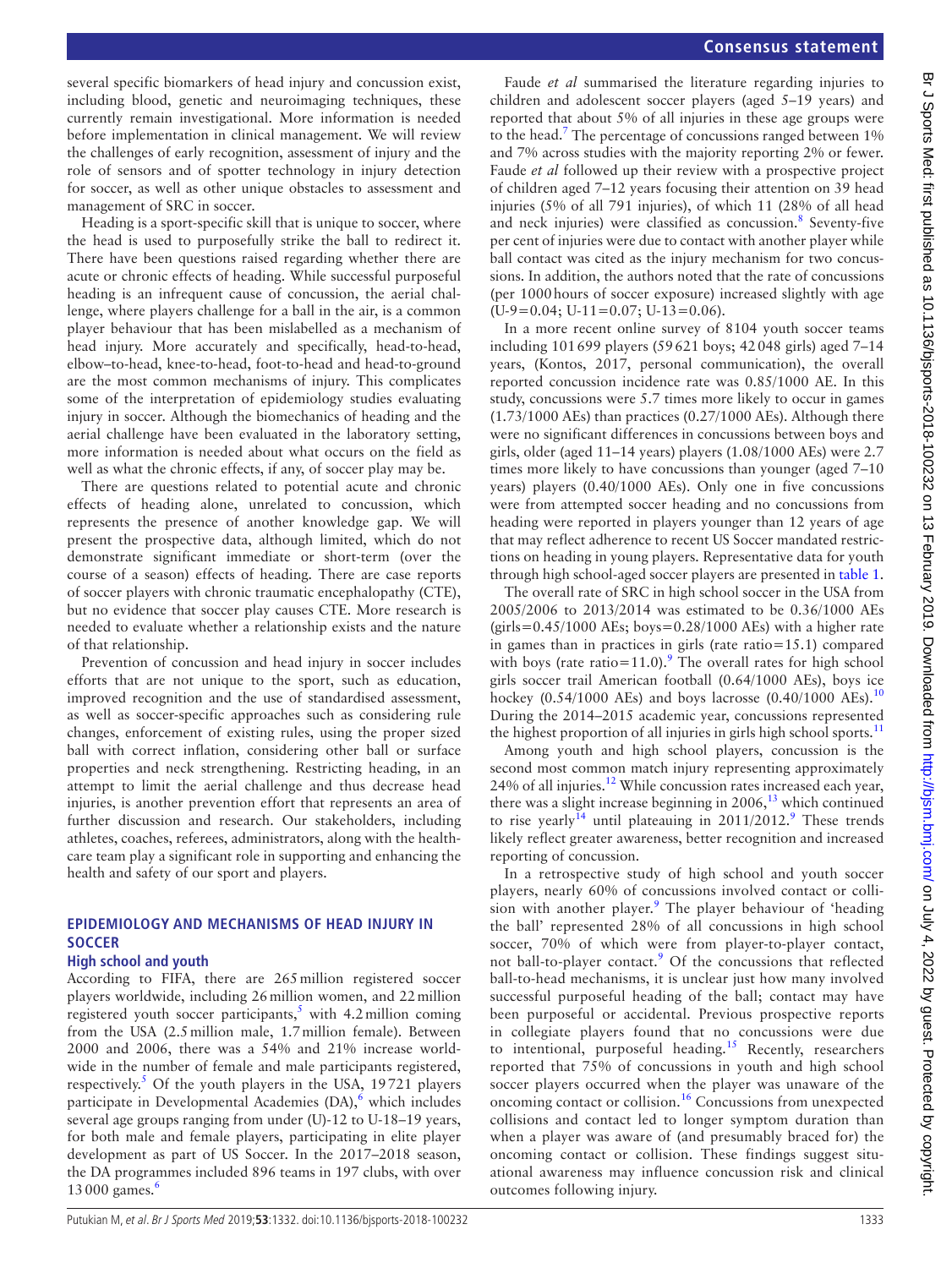<span id="page-2-0"></span>

| Summary of concussion rates (per 1000 athlete exposure) in youth and adolescent (aged 7–18 years) soccer players by sex and setting<br>Table 1 |             |                       |                       |                               |                       |                        |                       |  |
|------------------------------------------------------------------------------------------------------------------------------------------------|-------------|-----------------------|-----------------------|-------------------------------|-----------------------|------------------------|-----------------------|--|
|                                                                                                                                                |             | Male                  |                       |                               | Female                |                        |                       |  |
| Study                                                                                                                                          | Study years | <b>Training</b>       | Match                 | Overall                       | <b>Training</b>       | Match                  | Overall               |  |
| Powell<br>and Barber-<br>Foss <sup>138</sup>                                                                                                   | 1995-1997   | $0.04$ (0.01 to 0.06) | $0.57$ (0.43 to 0.72) | $0.18$ (.014 to 0.22)         | $0.05$ (0.02 to 0.08) | $0.71$ (0.53 to 0.88)  | $0.23$ (0.18 to 0.28) |  |
| Schulz et al <sup>139</sup>                                                                                                                    | 1996-1999   | $0.27$ (0.00 to 0.64) | 5.93 (1.81 to 10.06)  | 2.33 (0.84 to 3.82)           | 0.79 (0.00 to 1.98)   | 1.99 (0.43 to 3.94)    | 1.32 (0.00 to 2.73)   |  |
| Lincoln et $a^{13}$                                                                                                                            | 1997-2008   |                       |                       | $0.17(0.14 \text{ to } 0.20)$ |                       |                        | 0.35(0.30 to 0.40)    |  |
| Rosenthal et al <sup>14</sup>                                                                                                                  | 2005-2006   |                       |                       | $0.22$ (0.16 to 0.31)         |                       |                        | 0.36 (0.27 to 0.47)   |  |
| Gessel et al <sup>140</sup>                                                                                                                    | 2005-2006   | 0.04                  | 0.59                  | $0.22$ (0.14 to 0.30)         | 0.09                  | 0.97                   | $0.36$ (0.26 to 0.46) |  |
| Schallmo et al <sup>11</sup>                                                                                                                   | 2005-2006   |                       |                       | 0.23                          |                       |                        | 0.36                  |  |
| Marar et al <sup>10</sup>                                                                                                                      | 2008-2010   | $0.4$ (0.20 to 0.60)  | 5.3 (4.19 to 6.41)    | $1.9(1.53 \text{ to } 2.27)$  | $0.8$ (0.49 to 1.11)  | 9.2 (7.64 to 10.76)    | 3.4 (2.87 to 3.93)    |  |
| Rosenthall et al <sup>14</sup>                                                                                                                 | 2011-2012   |                       |                       | $0.41$ (0.32 to 0.52)         |                       |                        | $0.73$ (0.60 to 0.89) |  |
| Comstock et al <sup>9</sup>                                                                                                                    | 2005-2014   |                       |                       | $0.28(0.25 \text{ to } 0.31)$ |                       |                        | $0.45$ (0.41 to 0.49) |  |
| O'Connor et al <sup>141</sup>                                                                                                                  | 2011-2014   | 1.48 (0.87 to 2.08)   | 11.33 (8.46 to 14.20) | 3.98 (3.12 to 4.83)           | 2.96 (2.04 to 3.88)   | 17.16 (13.02 to 21.30) | 6.11 (4.95 to 7.25)   |  |
| Schallmo et al <sup>11</sup>                                                                                                                   | 2014-2015   |                       |                       | 0.30                          |                       |                        | 0.91                  |  |

Absence of CIs indicates that either CIs were not reported or that the data necessary to determine CIs were not reported.

In spite of improvements in concussion awareness and recognition, as many as 44% of youth soccer players indicated that they would not report their concussion symptoms.<sup>[17](#page-11-18)</sup> This is particularly concerning as researchers recently reported that youth sport participants aged 12–18 years who continued to play after a concussion were nearly nine times more likely to have a prolonged (>21 days) recovery.[18](#page-11-19) Taubman *et al*[19](#page-11-20) reported similar findings, with a greater likelihood of prolonged recovery (>30 days) in youth aged 11–19 years who did not rest immediately after concussion versus those who did rest (67% vs 35%). On a positive note, in a recent independent survey, 92% of players were reported to have sought clinical care for their concussion (Kontos, 2017, personal communication).

## **Collegiate**

One of the earliest surveillance studies on concussions in college age, male and female players reported the concussion rate to be 0.6/1000 AE for men and 0.4/1000 AE for women. The two most common mechanisms of injury, accounting for half of all concussions, were head-to-head and accidental ball-tohead impacts. No concussions were due to routine, purposeful, successful heading of the ball.<sup>[15](#page-11-14)</sup> Rates of concussion have risen as injury definitions, injury recognition and reporting have evolved.

The National Collegiate Athletics Association (NCAA) has been the primary source of injury data for collegiate level players since 1986.<sup>[20](#page-11-21)</sup> Their data indicate that concussion rates are higher in competition when compared with practice in both women's (rate ratio: 8.4–9) and men's soccer (rate ratio: 5.5).<sup>[21 22](#page-11-17)</sup> In comparison with other sports, the NCAA data show the competition concussion rate for men's soccer is less than wrestling, American football and ice hockey while women's soccer trails only ice hockey.<sup>[22](#page-11-16)</sup> When comparing the match injury rates for women and men, women had a higher rate for both head and face injuries (3.06/1000 AE vs 2.19/1000 AE) as well as concussion  $(1.83/1000 \text{ AE} \text{ vs } 0.94/1000 \text{ AE})$ .<sup>21</sup> Representative data for collegiate soccer players are presented in [table](#page-2-1) 2.

Injury mechanisms are also available from the NCAA Injury Surveillance Programme. Summaries of 11 years of data for both males and females depict that the majority of concussions do not occur during successful, purposeful heading. In those cases where concussions are associated with heading, the vast majority are due to player-to-player contact rather than player contact with the ball. $^{21}$   $^{22}$  The proportion of heading-related concussions due to contact with the ball is larger in women's soccer than in men's soccer (27.4% vs 10.9%; Parsons, 2017, personal

<span id="page-2-1"></span>

| Summary of concussion rates (per 1000 athlete exposure) in collegiate soccer players by sex and setting<br>Table 2 |                                         |                               |                                                                                                                                        |                       |                       |                     |                               |  |
|--------------------------------------------------------------------------------------------------------------------|-----------------------------------------|-------------------------------|----------------------------------------------------------------------------------------------------------------------------------------|-----------------------|-----------------------|---------------------|-------------------------------|--|
|                                                                                                                    |                                         | Male                          |                                                                                                                                        |                       | Female                |                     |                               |  |
| Study                                                                                                              | <b>Study years</b>                      | Training                      | Match                                                                                                                                  | Overall               | <b>Training</b>       | Match               | Overall                       |  |
| Boden et al <sup>15</sup>                                                                                          | 1995, 1996                              |                               |                                                                                                                                        | $0.58$ (0.26 to 0.90) |                       |                     | $0.40$ (0.20 to 0.60)         |  |
| Covassin et $al^{142*}$                                                                                            | 1997-1998                               | 0.08(0.01 to 0.15)            | 1.10 (0.89 to 1.81)                                                                                                                    |                       | $0.14$ (0.09 to 0.16) | 2.04 (2.29 to 1.9)  |                               |  |
|                                                                                                                    | 1998-1999                               | $0.11$ (0.01 to 0.15)         | 1.41 (0.89 to 1.81)                                                                                                                    |                       | $0.11$ (0.09 to 0.16) | 2.04 (2.29 to 1.9)  |                               |  |
|                                                                                                                    | 1999-2000                               | $0.04$ (0.01 to 0.15)         | 1.56 (0.89 to 1.81)                                                                                                                    |                       | $0.13$ (0.09 to 0.16) | 2.21 (2.29 to 1.9)  |                               |  |
| Agel et al (M)                                                                                                     | 1988/1989-2002/2003                     | $0.08(0.06 \text{ to } 0.09)$ | 1.08 (0.98 to 1.19)                                                                                                                    |                       |                       |                     |                               |  |
| Dick et al (F)                                                                                                     | 1988/1989-2002/2003                     |                               |                                                                                                                                        |                       | $0.12$ (0.10 to 0.14) | 1.42 (1.29 to 1.55) |                               |  |
| Chandran et al <sup>145</sup>                                                                                      | 2004-2009                               | $0.30(0.25 \text{ to } 0.35)$ | 2.19 (1.92 to 2.46)                                                                                                                    | 0.71 (0.64 to 0.78)   | 0.35(0.29 to 0.41)    | 2.49 (2.23 to 2.75) | $0.87(0.79 \text{ to } 0.95)$ |  |
| Fuller et al <sup>146</sup>                                                                                        | 2005-2006 (grass)                       | 0.11                          | 1.37                                                                                                                                   |                       | 0.13                  | 2.17                |                               |  |
| Fuller et al <sup>147</sup>                                                                                        | 2005-2006 (turf)                        | 0.07                          | 2.36                                                                                                                                   |                       | 0.21                  | 2.00                |                               |  |
| Zuckerman et al <sup>22</sup>                                                                                      | 2009/2010-2013/2014 0.18 (0.1 to 0.25)  |                               | $0.97(0.64 \text{ to } 1.30)$                                                                                                          | 0.34 (0.25 to 0.44)   | 0.21 (0.14 to 0.28)   | 1.94 (1.56 to 2.32) | 0.63 (0.52 to 0.74)           |  |
| Kerr et al <sup>148</sup>                                                                                          | 2009/2010-2013/2014 0.14 (0.06 to 0.21) |                               | $0.67$ (0.36 to 0.98)                                                                                                                  | $0.26$ (0.17 to 0.65) | $0.18$ (0.11 to 0.25) | 1.65 (1.27 to 2.03) | $0.54$ (0.43 to 0.064)        |  |
| Roos et al <sup>21</sup>                                                                                           | 2009/2010-2014/2015 0.17 (0.11 to 0.24) |                               | 0.94 (0.65 to 1.24)<br>Abannan af Claimilianen skat iden Claimin nas nannen anskatska skatana nannan ta skappenin Claimin nas nannen s |                       | $0.20$ (0.14 to 0.26) | 1.83 (1.5 to 2.16)  |                               |  |

Absence of CIs indicates that either CIs were not reported or that the data necessary to determine CIs were not reported. \*CI were presented as the aggregate of the 3 years of the study.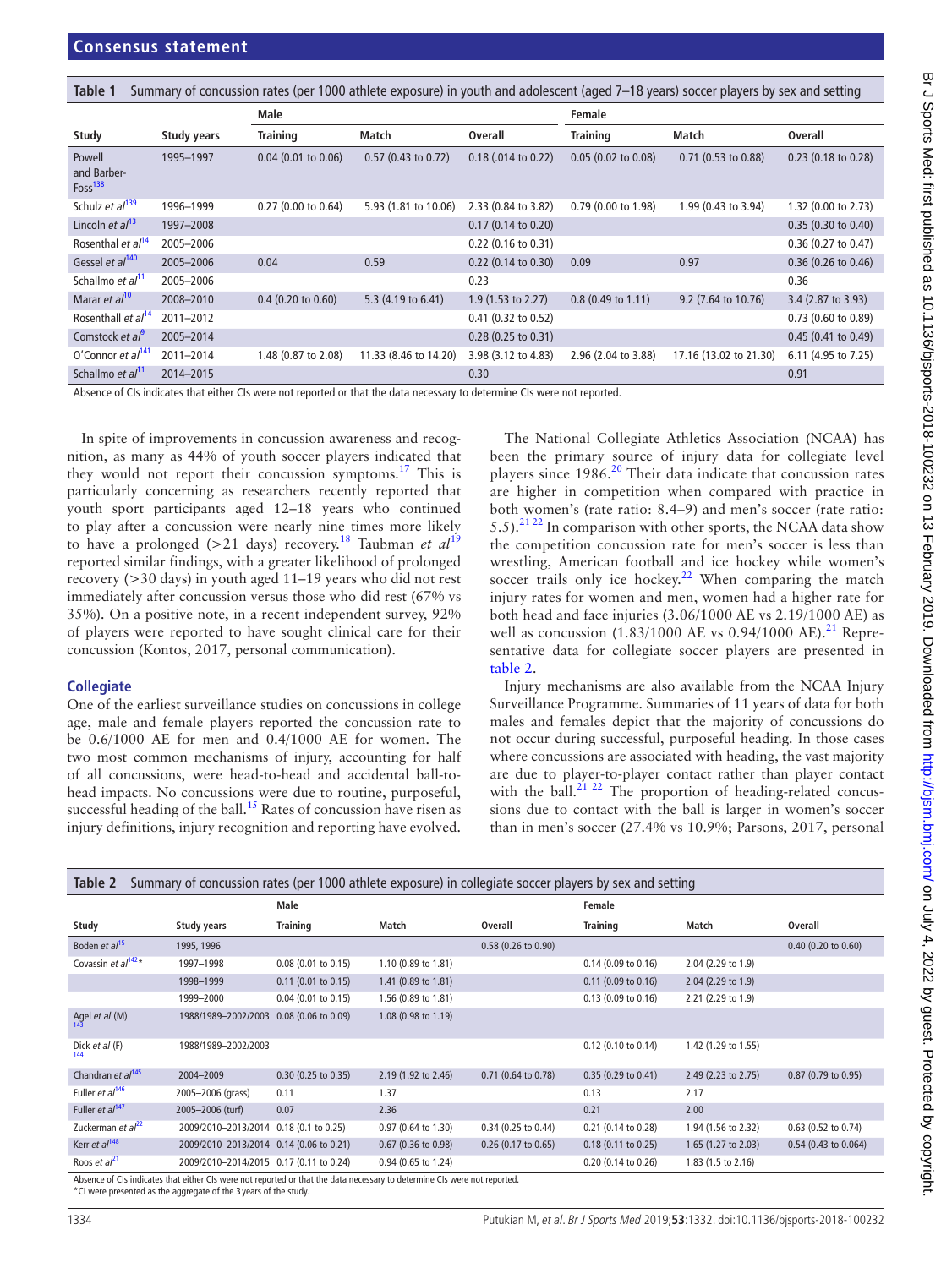communication). Unfortunately, the NCAA data do not identify accidental ball-to-head impacts.

## **Professional**

Data that are based on professional players come from two similar, but unique settings. The first is the domestic professional season (eg, the English Premier League, La Liga, MLS, etc). The second setting is a tournament (FIFA World Cup (U-17 through full national teams; male and female), Olympics, UEFA Champions League, EURO, etc). While both settings are highly competitive, tournaments are generally assumed to represent the highest and most intense level of competition for the respective age and gender. Data from domestic leagues and tournaments will be presented separately.

## Domestic leagues

Concussions are the fifth most common injury in MLS, although injury rates vary by team and by season  $(table 3)$  $(table 3)$ .<sup>23</sup> Similarly, marked variability exists among players in the number of days missed due to concussion. Preliminary data (2014–2016 seasons) reveal that most concussions occurred through contact with an opponent (71%), although contact with a teammate (16%) was also found. Concussions tended to occur more frequently to defenders (33%) followed by midfielders (30%), forwards (24%) and to a lesser extent the goalkeeper (13%). Concussive injuries were most common during the last 30min of a match (45%) and the first 30min (30%) of a match. Concussions occurred most frequently in the midfield, primarily due to collisions (41%) and aerial challenges (42%). The body part most frequently causing

## <span id="page-3-0"></span>**Table 3** Summary of concussion rates (per 1000 player-hours) in professional soccer players by sex, setting and level of play

|                                      |                    | Male                                             |                       |                       | Female                |                     |                     |
|--------------------------------------|--------------------|--------------------------------------------------|-----------------------|-----------------------|-----------------------|---------------------|---------------------|
| Study                                | <b>Study years</b> | <b>Training</b>                                  | <b>Match</b>          | <b>Overall</b>        | <b>Training</b>       | Match               | <b>Overall</b>      |
| Domestic leagues                     |                    |                                                  |                       |                       |                       |                     |                     |
| Jacobson and<br>Tegner <sup>35</sup> | 2000               |                                                  |                       |                       |                       |                     | 0.10 (0.03 to 0.17) |
| Waldén et al <sup>44 149</sup>       | 2001               |                                                  |                       | 0.05(0.01 to 0.09)    |                       |                     |                     |
| Gaulrapp et al <sup>33</sup>         | n.s.               |                                                  |                       |                       |                       |                     | 0.17 (0.08 to 0.26) |
| Hassabi et al <sup>37</sup>          | 2005-2006          |                                                  |                       | 0.80 (0.00 to 1.91)   |                       |                     |                     |
| Ekstrand et $al^{32}$                | 2001-2008          |                                                  |                       | 0.06 (0.04 to 0.08)   |                       |                     |                     |
| Ekstrand et $a^{31}$                 | 2003-2008 (grass)  | 0.07 (0 to 0.05)                                 | 0.74 (0.28 to 1.20)   |                       | 0.15 (0.00 to 0.44)   | 0.99 (0.00 to 2.11) |                     |
|                                      | 2003-2008 (turf)   | 0.02 (0 to 0.04)                                 | 0.52 (0.18 to 0.86)   |                       | $0.09$ (0.00 to 0.19) | 0.89 (0.02 to 1.76) |                     |
| Eirale et $al^{38}$                  | 2008-2009          |                                                  |                       | $0.03$ (0.001 to 0.2) |                       |                     |                     |
| Waldén et al <sup>150</sup>          | 2009-2010*         |                                                  |                       | 0.07 (0.05 to 0.09)   |                       |                     |                     |
|                                      | 2009-2010+         |                                                  |                       | $0.03$ (0.01 to 0.07) |                       |                     |                     |
| Nilsson et al <sup>36</sup>          | 2001-2010          | $0.01$ (0.00 to 0.01) $\neq$ 0.35 (0.26 to 0.47) |                       | 0.06 (0.04 to 0.08)   |                       |                     |                     |
| Beaudouin et al <sup>130</sup>       | 2000-2006          |                                                  | $0.67$ (0.51 to 0.88) |                       |                       |                     |                     |
|                                      | 2007-2013          |                                                  | 0.48 (0.34 to 0.66)   |                       |                       |                     |                     |
|                                      | 2000-2013          |                                                  | 0.56 (0.46 to 0.69)   |                       |                       |                     |                     |
| Echemendia <sup>23</sup>             | 2014               |                                                  | 1.97                  |                       |                       |                     |                     |
|                                      | 2015               |                                                  | 2.41                  |                       |                       |                     |                     |
|                                      | 2016               |                                                  | 3.12                  |                       |                       |                     |                     |
| Prien et $al^{39}$                   | 2000-2016          | 0.01 (0 to 0.01)                                 | $0.44$ (0.36 to 0.53) |                       | $0.13$ (0.09 to 0.17) | 1.76 (1.48 to 2.05) |                     |
| Tournaments                          |                    |                                                  |                       |                       |                       |                     |                     |
| Fuller et al <sup>41</sup>           | 1998-2004          |                                                  | 1.06 (0.54 to 1.58)   |                       |                       | 2.56 (1.11 to 4.01) |                     |
| Yoon et $al^{46}$                    | 2000               |                                                  |                       | 1.82 (0.0 to 3.88)    |                       |                     |                     |
| Junge et al <sup>151</sup>           | 1998-2001          |                                                  | 1.06 (0.02 to 2.10)   |                       |                       |                     |                     |
| Junge et al <sup>152</sup>           | 2002               |                                                  | 1.89 (0.58 to 3.20)   |                       |                       |                     |                     |
| Hägglund et al <sup>43</sup>         | 2004-2005          |                                                  |                       | $\mathbf{0}$          |                       |                     | 0.55 (0.00 to 1.63) |
| Dvořák et al <sup>153</sup>          | 2002               |                                                  | 1.89 (0.04 to 3.74)   |                       |                       |                     |                     |
|                                      | 2006               |                                                  | 0.47 (0.00 to 1.39)   |                       |                       |                     |                     |
| Junge<br>and Dvořák <sup>154</sup>   | 1999-2006          |                                                  |                       |                       |                       | 2.09 (0.91 to 3.27) |                     |
| Hägglund et al§ <sup>34</sup>        | 2006-2008          | 0.0                                              | 1.07 (0.28 to 1.86)   | $0.32$ (0.08 to 0.56) |                       |                     |                     |
| Dvořák et al <sup>155</sup>          | 2010               | 0.01 (0 to 0.02)                                 | 0.49 (0.00 to 1.45)   |                       |                       |                     |                     |
| Akodu et al <sup>45</sup>            | 2011               |                                                  | 3.24 (0.00 to 9.59)   |                       |                       |                     |                     |
| Junge and<br>Dvořák <sup>40</sup>    | 1998-2012          |                                                  | 1.30 (0.93 to 1.67)   |                       |                       | 2.10 (1.38 to 2.82) |                     |
| Junge and<br>Dvořák <sup>42</sup>    | 2014               |                                                  | 0.77 (0.33 to 1.21)   |                       |                       |                     |                     |

Absence of CIs indicates that either CIs were not reported or that the data necessary to determine CIs were not reported.

\*Data from teams based in Northern Europe.

†Data from teams based in Southern Europe.

‡Data rounded to maintain consistent format and alignment with the rest of the table. Actual data: 0.004 (95% CI 0.001 to 0.014).

§Data for men (nine tournaments) and women (three tournaments) not reported separately. Results are combined rates.<sup>[155](#page-13-18)</sup>

n.s., years studied were not stated.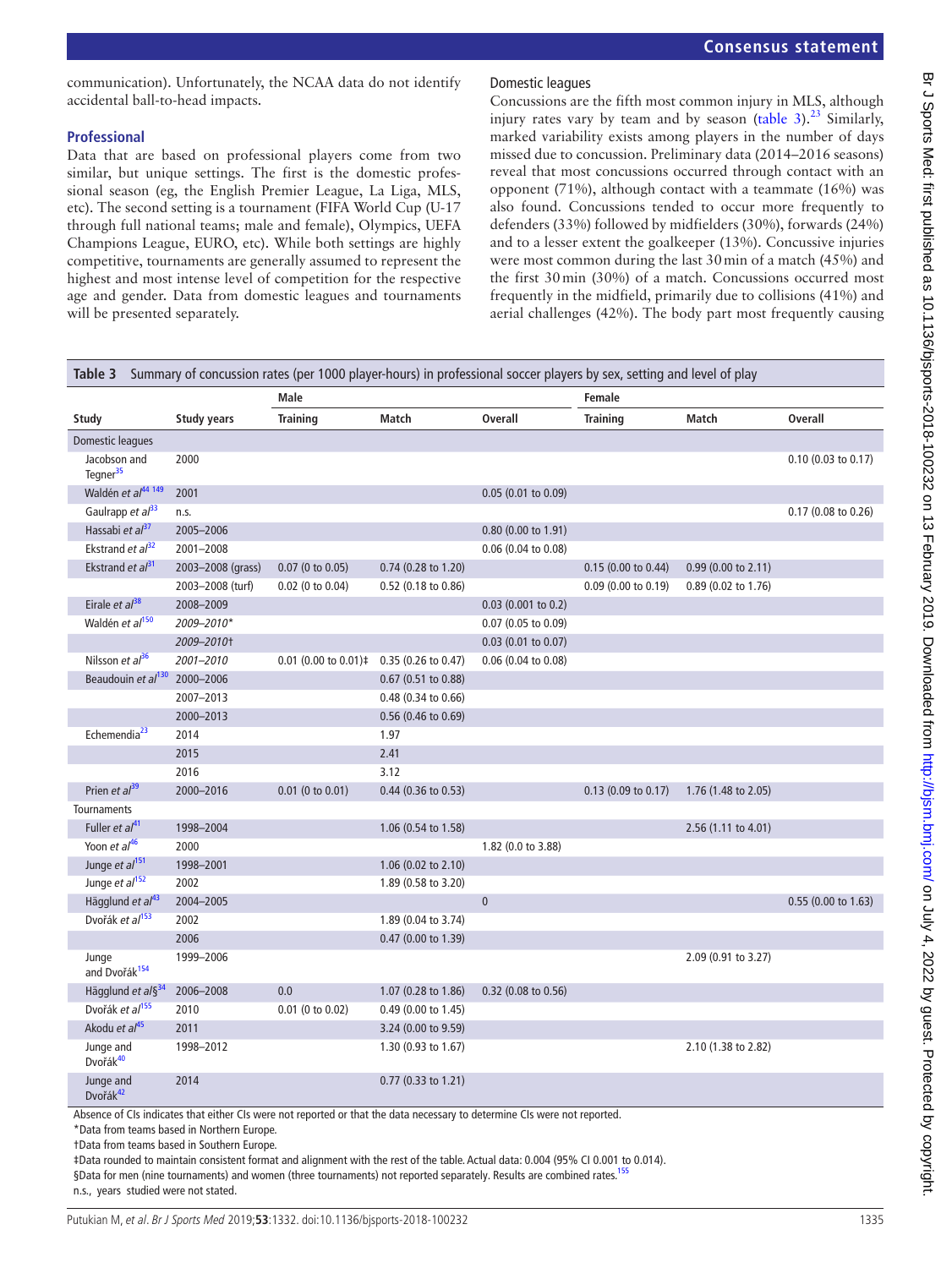the injury was the head, followed by elbow, foot, leg, hip, knee, shoulder, arm and fist. The head (96%) was the most frequent first point of contact for the injured player. Taken together, head-to-head contact was the most frequent cause of concussions in MLS.

Preliminary review of the video analyses of SRC in MLS players found that visible signs of concussion, observable signs or both (loss of consciousness, clutching or grabbing the head, falling to the ground, being slow to get up or appearing dazed or confused) were found in 28% of match concussions. This suggests that the use of video review as part of raising awareness and increasing early detection of SRC shows promise, a finding supported by others. $24-27$ 

Most studies on (head) injuries during domestic seasons were performed on European teams<sup>28–36</sup>; however, there are also data from Iran<sup>37</sup> and Qatar.<sup>[38](#page-11-28)</sup> Nilsson *et al*<sup>[36](#page-11-29)</sup>analysed 136 head and neck injuries (2.2% of all injuries) in 26 European professional soccer teams between 2001 and 2010. Most head injuries were diagnosed as concussion (n=48; 35.3%). The mean time loss for concussion was 10.5 days, but 27% of the concussed players returned to play within 5 days.<sup>36</sup> While they were able to identify a single significant player-related risk factor for head and neck injuries (being a defender), they were unable to identify any player-related or match-related risk factors for concussions.<sup>3</sup>

In their recent systematic review on epidemiology of head injuries focusing on concussions in team contact sports, Prien et al<sup>39</sup> reported on 28 studies conducted in soccer the majority of which (n=22, 78%) were non-US-based teams. Of the 22 reports, 9 studies reported data from major tournaments and 13 were conducted over the course of the domestic season. Representative data based on professional domestic leagues as well as international tournaments are presented in [table](#page-3-0) 3. Note that the rates for tables [1 and 2](#page-2-0) are per 1000 AEs while the data for professionals are per 1000 player-hours.

### **Tournaments**

Junge and Dvořák summarised the injury data collected during 51 FIFA-sponsored tournaments and 4 Olympic Games from 1998 to 2012.[40](#page-11-36) In total, 3944 injuries were reported by the team physicians, of which 577 (15%) affected the head or neck. Eighty-one injuries (2% of all injuries) were diagnosed as concussion. Female players incurred significantly more concussions than their male counterparts. Further data on head injuries during international tournaments are available from FIFA tournaments,<sup>41 42</sup> European Championships,<sup>34 43 44</sup> a West African Football Union Nation's Cup<sup>45</sup> and two Asian tournaments.<sup>[46](#page-12-0)</sup>

Perhaps the most comprehensive examination of head injury mechanisms was prospective analysis of head and neck injuries by Fuller *et al* during 6years of international soccer competition.<sup>41</sup> They concluded that injuries occurred in the middle half of the field when two players approached each other from the side or front and jumped to challenge for a flighted (free) ball. The most likely source of injury in males was the use of the upper extremity (elbow-to-head) and in females it was a head-to-head collision. These data helped convince the International Football Association Board (IFAB) to authorise the referee to red card a player for the use of an intentional elbow to the head.

#### **Management of head injury**

## **Recognise and remove, assessment, treatment and recovery**

The recognition, assessment and treatment of SRC in soccer is important, and for the purposes of the HIS, the findings from the fifth International CISG Consensus Statement are supported

and the reader is referred to the consensus statement<sup>[1](#page-11-0)</sup> as well as the accompanying systematic reviews for a full discussion of these issues. The focus of this section is to review areas that might present unique sport-specific applications or considerations for soccer.

#### Recognise and remove

A central feature of any successful concussion management programme is accurate and timely identification of possible injury. Recognition of the injury falls to all of the stakeholders including referees, coaches, administrators, athletes, sports medicine physicians, athletic trainers, physical therapists, neuropsychologists and strength and conditioning specialists. Thus, education of these groups is vital to injury identification.

Referees are trained to work under the 'recognise and refer' principle, which involves recognising the signs and symptoms of possible concussion, stopping the game immediately when there is suspicion of an injury and referral to appropriately trained healthcare professionals.<sup>[3](#page-11-2)</sup> Player safety, not diagnosis of the injury, is the primary responsibility for officials. Any accommodations for on-field assessments need to take into account current best practices for injury identification and evaluation, and those accommodations must be communicated to those who educate and train officials and coaches.

Educational resources have been published by many organisations, including the Center for Disease Control and Prevention, the NCAA, US Soccer and the United Soccer Coaches.<sup>47-49</sup> Education is collaborative and as members of the greater soccer community we play an active role and take responsibility to provide up-to-date, scientifically informed information to this population. Dissemination of educational content should be strategic and educational content must be clear, logical and easy to understand with a uniform message. Education drives awareness, progress and policy change.

### Role of sensors

Biomechanical sensors in helmeted sports do not show a specific 'concussion threshold'.<sup>[50](#page-12-2)</sup> Researchers generally accept that impact magnitude alone is an insufficient predictor of concussion. In light of this information, head impact indicators have demonstrated very poor positive predictive value (ie, poor clinical utility) for detecting concussions, $50$  a conclusion supported by the systematic reviews from the CISG.<sup>12427</sup> Given the growing number of head impact sensors entering the commercial marketplace, there is a need to systematically and independently evaluate the measurement validity and reliability of these systems. Although sensors for non-helmeted sports are being developed (eg, mouthguard, earpiece, retainer, other), none has been validated, and their use for assessment in soccer outside of the research setting is not currently warranted.

#### Role of spotters

Increasing attention is being paid to the use of in-game spotters who review live game film, live game play or both to identify visible indicators of possible concussion.<sup>24–26</sup> Research data suggest that the use of spotters can assist in identifying possible injuries that may go unnoticed by medical staff. However, the institution of such programmes is complex and expensive, placing them out of reach of most non-professional or non-elite organisations.

Carefully conducted studies at the professional level in ice hockey have shown that >50% of concussions occur without visible signs.<sup>[51](#page-12-3)</sup> A study of world rugby showed that approximately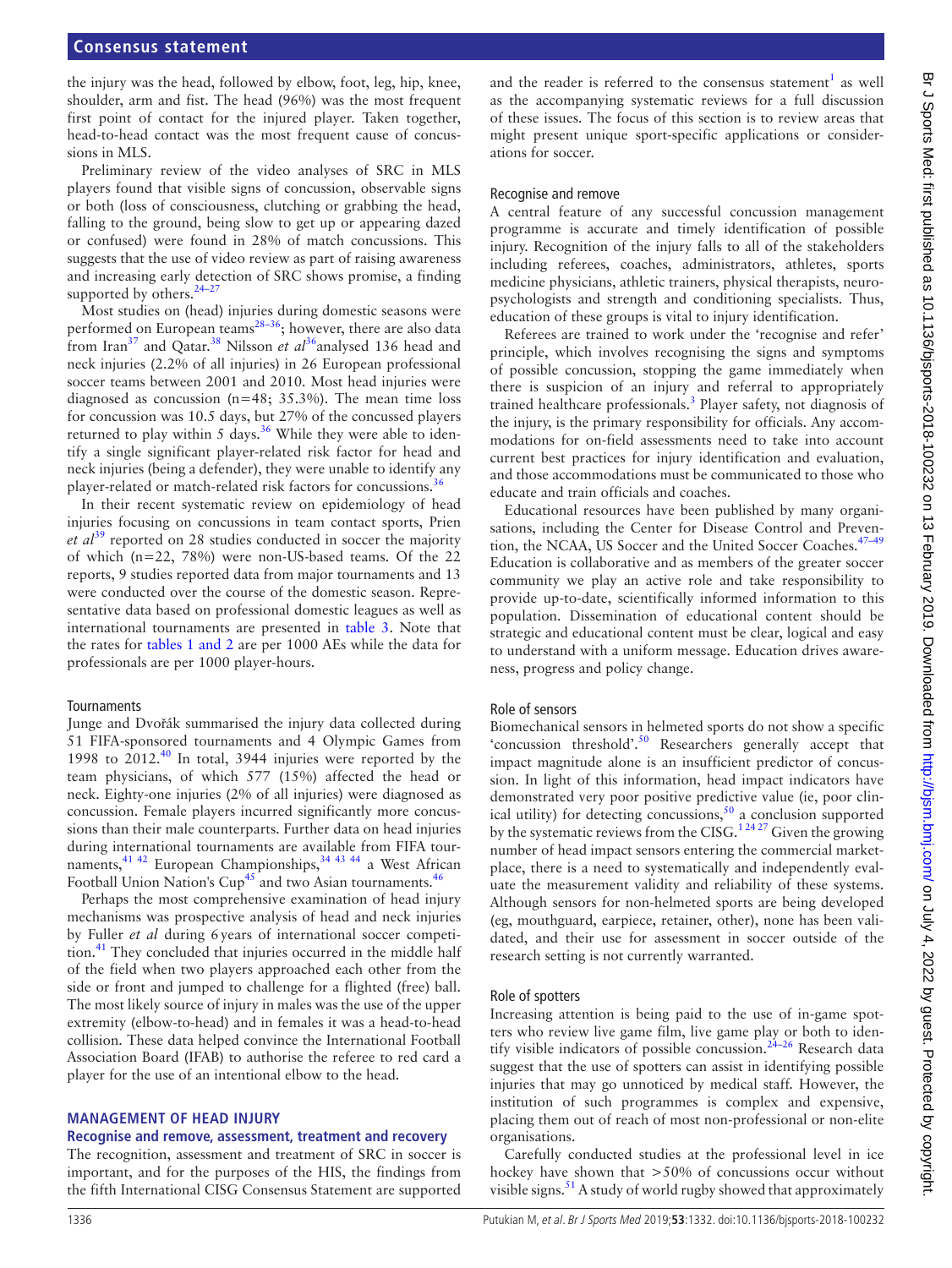21% of match day concussions were associated with visible signs of SRC on video.<sup>26</sup> There may be differences between sports in terms of the utility of spotter programmes to recognise SRC. The MLS Spotter programme is an example of the use of spotters in professional soccer (online [supplementary appendix B](https://dx.doi.org/10.1136/bjsports-2018-100232), see section 5: MLS Spotter Programme). The 2018 FIFA World Cup in Russia was the first tournament using spotters to assist and communicate possible injuries to the medical teams on the field. Barriers to injury recognition and identification in soccer There are many barriers to identifying head injuries during a soccer game.<sup>52 53</sup> Soccer is a fast moving game with many players spread out across a large playing surface. Medical and coaching staff have multiple responsibilities during a game that may limit their ability to visualise every minute of the game. Additionally, sight lines often may be compromised, and a complete view of the pitch can be difficult. Players are competitive and at times reluctant to report to coaches and medical staff that they are experiencing symptoms because of the fear of being removed from play. In addition, they may not realise that they are experiencing concussive symptoms, and do not report them. Additional challenges to injury identification include delayed symptom onset, style of play with attempts to draw fouls, only two halves and no time-outs with few stoppages of play, substitution rules and inadequate time to evaluate injured athletes. Recovery

There have been discussions at numerous levels, including by the CISG, FIFA, national governing bodies and the NCAA about possible rule modifications to allow sufficient time for medical staff to conduct an acute evaluation when an injury is suspected. The Berlin CISG Statement emphasises this point. 'When a concussion is suspected, the athlete should be removed from the sporting environment, and a multimodal assessment should be conducted in standardised fashion (eg, SCAT5). Sporting bodies should allow adequate time to conduct this evaluation'.<sup>1</sup> However, any proposed changes to the Laws of the Game in soccer must take into account the potential for gamesmanship or undue pressure on the medical staff to return a player to the field. Law change proposals must be submitted to the International Football Association Board prior to implementation at the professional level. Youth or amateur provisions can and have been made by domestic federations (eg, NCAA, US Soccer).

# Assessment

The assessment of concussion in soccer is ideally multimodal with the SCAT5 and Child SCAT5 serving as useful resources for healthcare providers with experience managing  $SRC<sup>3</sup>$  $SRC<sup>3</sup>$  $SRC<sup>3</sup>$ . The SCAT5 incorporates the Glasgow Coma Scale and 'red flag' signs (such as loss of consciousness, seizures, neck pain, neck tenderness, vomiting, severe or increasing headache) or observable signs (eg, lying motionless on the playing surface, balance or gait difficulties, disorientation, confusion, blank or vacant look) that indicate the need for immediate evaluation by a healthcare provider and possible transportation to an emergency facility. The on-field assessment also includes the Maddock's questions and a cervical spine assessment. The healthcare provider, if available, should make decisions regarding further care and disposition. If no healthcare provider is available, an athlete with suspected SRC should not be allowed to return to play until the player has been evaluated by a healthcare provider. The off-field assessment or office assessment of suspected SRC incorporates background information, a symptom checklist, a cognitive and neurological screen, a balance examination, vestibular and ocular evaluation and other assessments.

## Treatment

Once a player has been diagnosed with a concussion (regardless of level of play), that player should not return to play the same day. Players suspected of having a concussion but not diagnosed with a concussion should be monitored for the emergence of symptoms over the subsequent few days. As the management of SRC is not unique to soccer players, it is not discussed in detail and readers are referred to the CISG. The return to academic and sport process includes a stepwise symptom-limited progression of increased physical, cognitive, work or school-related activity.<sup>[1](#page-11-0)</sup> The MLS Head Injury/Concussion Evaluation and Management Protocol is provided in online [supplementary appendix B](https://dx.doi.org/10.1136/bjsports-2018-100232).

SRC is largely a time-limited injury with clinical recovery occurring in 7–10 days for 90%–95% of professional players, 14 days in 70%–75% of college players and 21 days for 80%–85% of high school players. Research to date on predicting length of recovery is limited. The most predictable variable associated with prolonged recovery is the immediate symptom burden and symptom severity score.<sup>[54–56](#page-12-5)</sup> Other potential variables include history of prior concussion, younger age, certain postinjury symptoms (eg, fogginess, headache, dizziness), prior history of headache or migraine or both and prior mental health (eg, depression, anxiety) history.<sup>[54 55 57](#page-12-5)</sup> It is important to note that physiological recovery may take longer but this process is poorly understood at present. No specific differences in recovery from SRC in soccer players compared with other athletes have been identified.

## **Case study: the rugby experience**

Rugby is a sport similar to soccer in that it is fast-paced with a similar number of players participating on a large pitch, with ongoing play with limited stoppage time. Rugby is different than soccer in that it is a tackling sport and an interchange sport (ie, temporary player substitutions permitted), while soccer is a replacement sport (ie, temporary substitutions not permitted).

In 2012, World Rugby instituted a rule to allow temporary substitution, a mandatory and maximum of 10min, for elite players with suspected SRC. A 'Head Injury Assessment' (HIA) was developed that contained a three-point process.<sup>[25](#page-11-41)</sup>

- 1. Level one (HIA 1) is an immediate postinjury multimodal evaluation that does not diagnose concussion, but uses the following four components to identify suspected concussion: a) criteria that warrant immediate and permanent removal from play (convulsion, tonic posturing, ataxia, suspected or confirmed LOC, clearly dazed, oculomotor signs, disorientation, confusion, any behaviour change or any sign or symptom of concussion when the athlete is evaluated), b) an off-field screen, c) video review, d) clinical opinion.
- 2. HIA 2 is completed within 3hours of injury and consists of the SCAT5 and clinical interview.
- 3. The HIA 3 is completed 36–48hours postinjury and consists of SCAT5 symptoms, balance, cognitive assessment (SAC at a minimum or a computerised neurocognitive test).

Utilisation of HIA has improved recognition and management of injury at the elite level of play. The addition of the HIA2 and HIA3 components incorporates serial assessments and decreases the likelihood of missing injuries associated with delayed symptoms.[26 58 59](#page-11-40) The rugby experience at the elite level is a helpful guide for soccer and likely illustrative of the possibilities for elite play. Similar to soccer, the emphasis for community play in rugby has been on 'recognise and remove' principles. Emphasis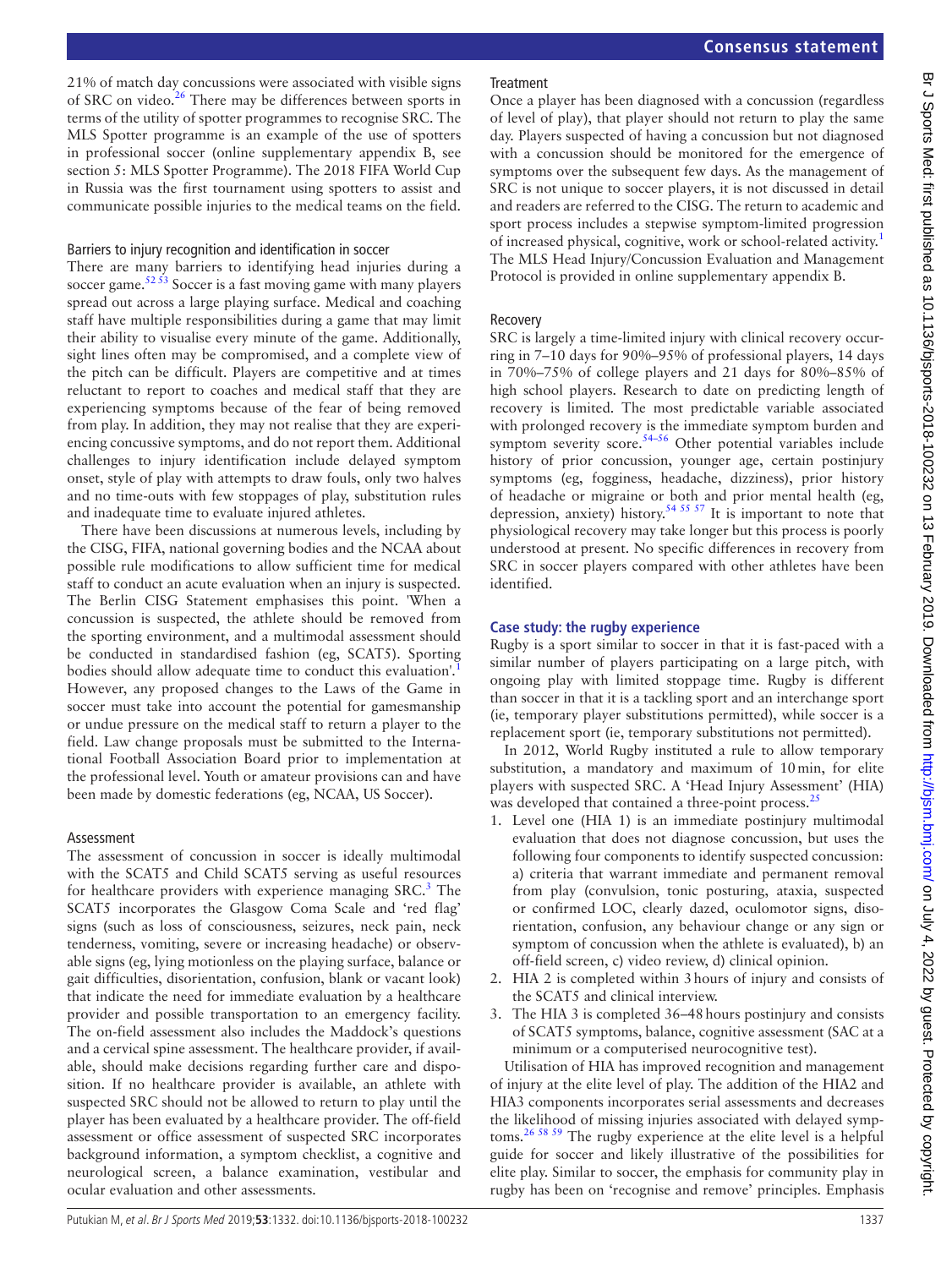

<span id="page-6-0"></span>**Figure 1** Percentage of survey respondents with regard to the question as to the number of headers per week by teams in practice in given range categories including none (blue), 1–10 (red), 11–20 (orange), 21+ combined (grey). This included 0.76% (21–30 range) and  $0.15\%$  (31+ range).

has also been placed at all levels to remove head-to-head contact with a 'zero tolerance' policy and lower level of tackle, avoiding head contact.

## **Heading in soccer: what do we know? Biomechanics of heading**

An understanding of heading begins with tracking the flight of the ball, which leads to multiple decisions that experienced players must make very quickly. Youth players often struggle with predicting the flight of the ball and then having to coordinate subsequent body actions and movements necessary to intercept the ball, all of which must happen before any head-ball contact. This entry level skill, tracking the ball, is something coaches can teach with the understanding that the ability to track a ball in flight (and the myriad of accompanying movement responses) takes time to fully develop and coordinate. When considering child development, research would support that heading is a complex motor skill that most children might not learn, much less master, until age  $10-12$  years.<sup>60-64</sup> This consideration of developmental trajectories is consistent with guidance issued by US Soccer regarding age-related heading restrictions (see page 11 of online supplementary appendix  $C$ ).<sup>49</sup>

The skill of heading has been described as consisting of three stages: preparation, contact and follow through<sup>65</sup> and has been studied in laboratory settings, primarily to measure impact forces associated with heading the ball. The forces measured during the act of heading at the youth level are between 4.5 and  $62.9 g<sub>5</sub>$ <sup>65</sup> approximately 37.9g in games at the high school level<sup>[67](#page-12-9)</sup> and under 43 g in collegiate soccer studies.  $68-70$  While these data are useful in quantifying impact forces, there are concerns related to the sensitivity and specificity of sensor data, $\frac{70}{10}$  as well as the correlation, if any, to concussive injury. Nonetheless, by most calculations, forces associated with successful purposeful heading seem to be well below most thresholds of head injury.<sup>50</sup> Applying these measurements during match play is a work in progress.

#### **Frequency of heading** Youth

Data regarding heading in the youth game are limited. What should be a fairly simple task (counting head-ball impacts) can be laborious. Numerous methods have been used such as live or video observers, extrapolating a short segment to the full match and player or coach self-report. Self-report of head-ball impacts has recently been shown to overestimate observer counts by an average of  $51\%$ .<sup>[71](#page-12-12)</sup> Among youth players aged 13 years and under heading is rare; when it does occur, it is often the result of balls that are thrown in, bounced from the ground or unintentional deflections.

In a group of male and female players aged 9–15 years, it was reported that there was an average of 1.64 headers per game. $72$ A trend for an increase in the number of headers per game as players got older was reported, where the rates for headers per game were 0 for children who are aged 9 years, 0.65 for 10 years, 1.56 for 11 years, 1.11 for 12 years, 2.65 for 13 years and 2.16 for 14 years.<sup>[72](#page-12-13)</sup> Later studies involving female youth players report heading frequencies ranging from 0.93 headers per game<sup>73</sup> to 1.95 headers per game.<sup>[74](#page-12-15)</sup>

A recent retrospective online survey study of youth soccer players (from U-8 to U-15 age groups, boys and girls) asked representatives of 8104 teams from all 55 US Soccer state associations during the fall of 2016 season to determine the occurrence of headers at the youth level. Team representatives who responded to the survey included coaches, team managers and designated adult team contacts (Kontos, 2017, personal communication). This study revealed that approximately 50% of games at the youth level do not have any headers, approximately 94% of all games have 1–10 headers and <1% of all games have between 21 and 30 headers ([figure](#page-6-0) 1).

The frequency of self-reported heading during youth practices is similar to those seen during games. Approximately 60% of practices do not include any headers. In those practices where heading was reported it is likely that the practices incorporated heading-specific skill training ([figure](#page-6-1) 2).



<span id="page-6-1"></span>**Figure 2** Percentage of survey respondents with regard to the question as to the number of headers per week by teams in practice in given range categories including none (blue), 1–5 (red), 6–10 (orange), 11+ combined (grey). This included 3.35% (11–15 range), 1.74% (16– 20 range) and  $1.10\%$  (21+ range).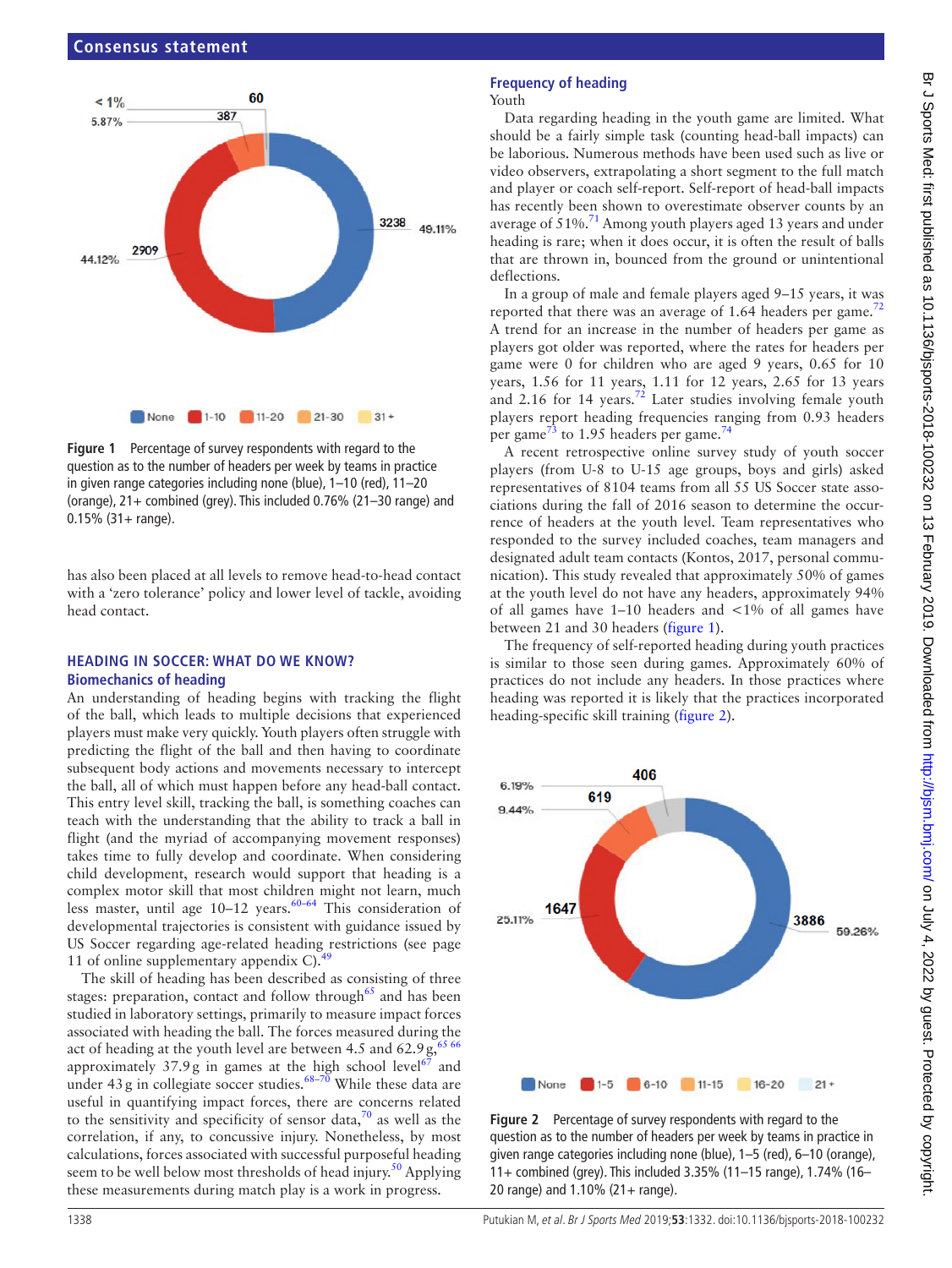Br J Sports Med: first published as 10.1136/bjsports-2018-100232 on 13 February 2019. Downloaded from http://bjsm.bmj.com/ on July 4, 2022 by guest. Protected by copyright Br J Sports Med: first published as 10.1136/bjsports-2018-100232 on 13 February 2019. Downloaded from <http://bjsm.bmj.com/> on July 4, 2022 by guest. Protected by copyright.

Individual player self-report has also been used to estimate the frequency of heading impacts in youth, collegiate and amateur players. $75-77$  Player self-report has been (very recently) shown to overestimate actual observed counts.[71](#page-12-12) In that small study of 12 youth females over a 20-game season, the authors concluded 'all players overestimated the number of headers compared with game video. Linear regression analysis indicated that self-reported headers overestimated the actual number of headers counted by 51%'.

## High school and collegiate

Studies have found a range of heading frequencies and impact forces in youth, high school and collegiate soccer. Frequency of heading in games has been reported to be between  $1.0^{78}$  $1.0^{78}$  $1.0^{78}$  and  $2.85<sup>67</sup>$  $2.85<sup>67</sup>$  $2.85<sup>67</sup>$  in high school and between  $1.69<sup>68</sup>$  $1.69<sup>68</sup>$  $1.69<sup>68</sup>$  and  $7.16<sup>69</sup>$  at the collegiate level. An early prospective study of collegiate soccer players over a season coded heading contacts over nine men's and seven women's games and found that there were 783 headto-ball contacts per minute and 0.753 head-to-ball contacts per minute, respectively.<sup>[79](#page-12-19)</sup>

In addition, this study coded headers as either long punts, crosses and corner kicks, chips and throw ins or direct shots. A total of 689 and 497 headers for males and females respectively were recorded. Heading direct shots was uncommon, accounting for 0.8% of the men's heading contacts and 1% of the women's heading contacts; most of these were instances where the player was unable to get their head out of the way of a shot on goal. Long punts accounted for 28% for the men and 26% for the women, crosses accounted for 10% for the men and 13% for the women, and chips or throw-ins (low velocity short distance passes in the air or ball-to-head contacts after a bounced ball) accounted for 61% for the men and 60% for the women. $\frac{79}{2}$  In this collegiate setting, there was no significant difference between sexes in terms of the frequency of heading or the different types of heading contacts. The majority of heading impacts were chips or throw ins; the direct shot, where a player was not expecting contact and took a blow from a shot, was rare.

## Professional

MLS conducted a video review of all MLS games in 2014 season using 'coders' who examined every head contact (Echemendia, 2017, unpublished data). Those events that involved head-toball contact were coded according to a classification used previously<sup>79</sup> modified to add whether these occurred during an aerial challenge, defined as any challenge in the air where players collide or otherwise make contact with each other and there is contact between head and ball or head and body. The coding system was found to be highly reliable with inter-rater reliability in excess of 90%. The majority of head-ball impacts were from goal kicks, long punts and chips or throw ins.

A total of 28655 ball-to-head contacts were identified across 297 games in 2014 with an average of 96 head contacts per game. Of the head-to-ball contacts, 30% were from punts or long kicks, 46% were coded as chips or throw ins, 16% arose from crosses or corner kicks, 7% occurred during an aerial challenge and 2% were due to a direct shot. The highest percentage of head-toball contacts were from chips and throw-ins. Head contacts that do not include ball contact occurred frequently during aerial challenges. Defenders headed the ball more frequently and most headers occurred in the midfield. Marked variability was found among players and across teams; some players headed the ball frequently while others headed the ball infrequently or not at all. Similarly, some teams tended to use the head less frequently

than others. Additional data across several seasons are needed to determine whether these data are consistent over time.

In summary, there appears to be relatively low exposure to heading in youth, interscholastic, collegiate and professional populations; purposeful heading tends to be higher in games than in practice; there are limited data on sex differences in heading and on-field data of heading (and non-header) impacts demonstrate relatively low acceleration values. A threshold for exposures, or risk of long-term cumulative injury, has not been established.

## **Acute and chronic effects of heading Neuropsychological**

Conclusive statements regarding whether there are either acute or chronic neurocognitive effects from heading are elusive because studies to date have used different research methodologies, populations, neuropsychological tests, testing paradigms, outcome measures, clinical and psychometric change criteria. Additionally, it is difficult to isolate the individual effects of heading, concussion, the interactions among concussion and heading and concussion and athletic exposure.

Studies have shown no effect of heading on cognitive functions after a 15 min heading session,  $80$  after two practices or games,  $8182$  following one season,<sup>78 79</sup> 83 84 two seasons<sup>85</sup> or when assessed as part of a cross-sectional analysis.<sup>86</sup> Conversely, some older studies have shown minor cumulative effects of heading on cognition.[87 88](#page-12-24) A recent systematic review of 22 studies, including 2228 participants, 42% female, age 13–70 years found 'no overall effect for heading a football on adverse outcomes'.[89](#page-12-25)

Although limited, the preponderance of available data in adolescents and adults does not support the hypothesis that there are intermediate or long-term adverse neurocognitive effects from heading the ball in soccer. Any adverse short-term effects appear to be limited to short-lived transient (<48hours postinjury) changes in postural control, $90$  near point of convergence $91\,92$  and headache. $93$ 

## **Biomarkers**

Maher *et al*<sup>94</sup> reviewed the data related to the biomarkers and neurocognitive outcomes of acute and chronic heading exposure. In terms of short-term effects, Maher *et al* found increased but reversible changes in brain biomarkers S100-B and NSE (neuron-specific enolase) and no consistent evidence of neurocognitive deficits, the latter likely due to lack of experimental control for player history (eg, number of prior concussions, playing in the leather ball era, learning disabilities, alcohol intake) and the interaction of heading exposure and concussion history. Regarding the long-term effects of heading, Maher *et al* reported the following: a) no evidence of residual biomarker abnormalities, b) 'the possibility' of lasting deficits in neurocognitive functioning in those with a history of concussion and c) significant differences in neuroimaging or neurophysiological results in five of six studies that compared soccer players and non-playing healthy controls. Regarding the neuroimaging findings, however, Maher *et al* concluded that the studies were 'limited—particularly in terms of acute concussion where they are lacking completely—and, as such, it is an area of research that should be expanded on in the future to determine whether there truly are adverse effects related to concussions and heading.<sup>[94](#page-12-29)</sup>

Future research regarding potential effects of heading and soccer participation needs to address host and biopsychosocial variables such as age, sex, other sport and recreational head trauma exposure, personal and family medical and psychiatric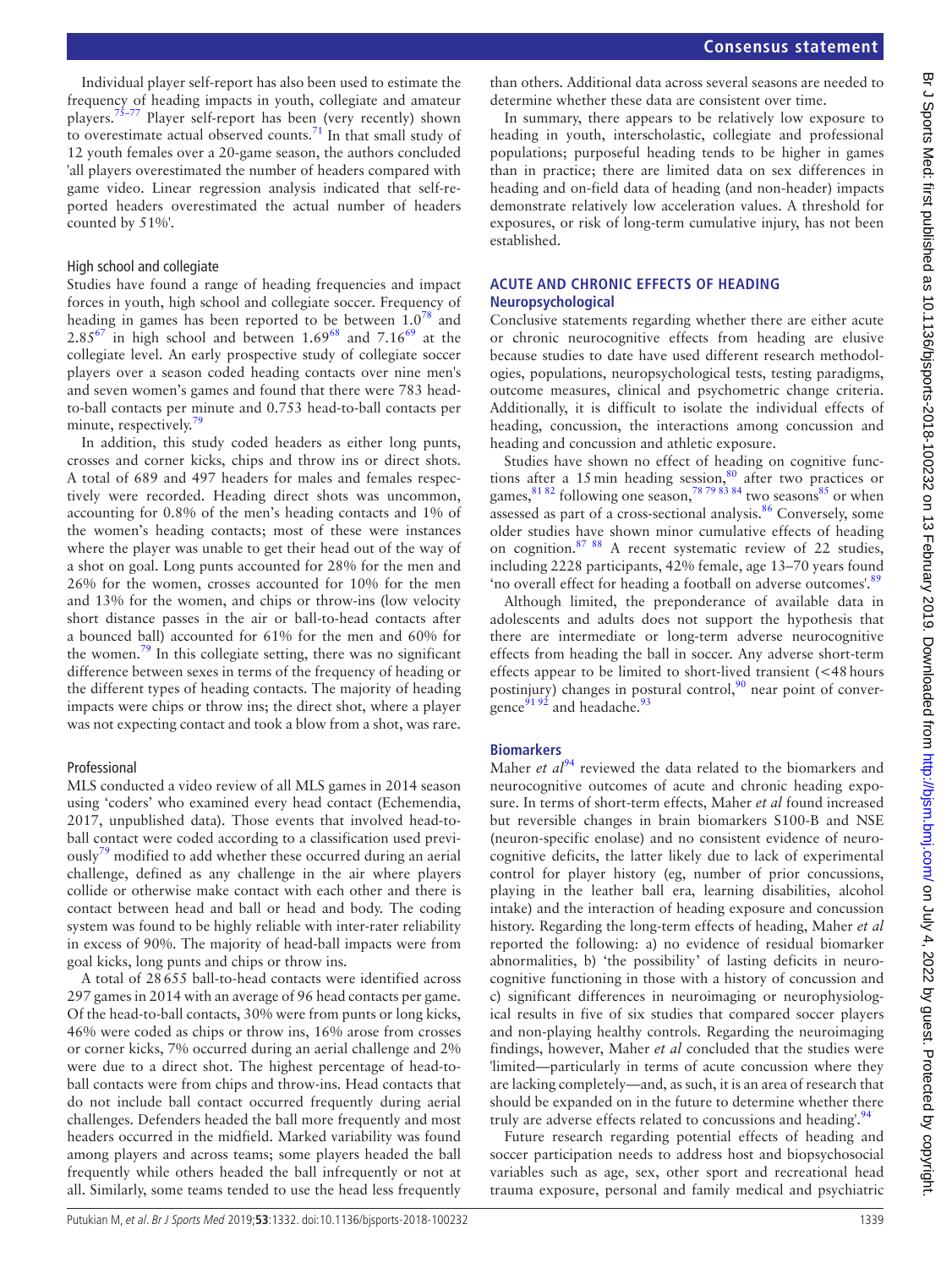## **Consensus statement**

histories, learning disabilities (including attention deficits), migraine headaches and other health conditions. The measures used to assess cognitive domains should be harmonised along with the timing of neurocognitive testing and the criteria used for assessing meaningful change. Consideration should also be given to using broader (vs screening) measures of cognitive performance (eg, full neuropsychological evaluations, academic performance, standardised test scores).

## **Neurodegenerative disease and chronic traumatic encephalopathy**

With the increased attention to CTE, there has been developing interest in examining whether a relationship exists between sports participation and the development of CTE pathology or neurodegenerative diseases and, if a relationship does exist, identifying the nature and strength of that relationship.

According to provisional consensus guidelines published in 2016, CTE pathology is characterised by abnormal accumulation of hyperphosphorylated tau protein (P-tau) within neurons, astrocytes and cell processes around small blood vessels in an irregular pattern at the depths of cortical sulci. Interpretation of immunohistochemical stains for P-tau using autopsy tissue is required to make this assessment. P-tau is also a secondary accumulation in many conditions, including Alzheimer's disease, Down syndrome, prion diseases, neurodegeneration with brain iron accumulation type 1, postencephalitic parkinsonism and Niemann-Pick disease type C, among other conditions. P-tau is almost universally detected at autopsy with advanced age. Although there is work in progress,  $95$  no accepted criteria for diagnosing CTE in a living person exist at present. Consequently, the incidence of CTE pathology in the general population is unknown.

The data regarding CTE pathology in soccer are limited to a small number of case studies, or retrospective analyses of brain bank specimens[.96–103](#page-12-31) A recent paper by Zuckerman *et al* has reviewed the data for CTE in contact (soccer, rugby, ice hockey) and collision (American football) sports.<sup>[104](#page-12-32)</sup> Sulcal depth p-tau consistent with the solitary necessary and sufficient CTE criterion was described in about half of the subjects studied, all of whom had comorbid neurodegenerative diseases (eg, Alzheimer's disease, frontotemporal dementias, amyotrophic lateral sclerosis, etc), which makes it difficult to attribute disease onset and progression solely to CTE pathology. Current research in this area is focusing on the effects of cumulative subconcussive impacts.<sup>[105](#page-12-33)</sup>

It is expected that former soccer players will develop neurodegenerative diseases at the same rates as found in the general population. At present, no data exist that support the hypothesis that soccer participation is a risk factor for the development of neurodegenerative disease. Similarly, at this time, consistent with evidence discussed in the CISG Berlin, $1106$  there are no data to support a causal relationship between soccer and CTE pathology. Continuing research in this area is a necessity to more fully understand whether a link does exist, and if such a link does exist, whether there are approaches for mitigating such risk.

#### **Injury prevention in soccer**

SRC is an important injury in the sport of soccer at all levels. Identifying interventions that might prevent injury or limit severity remains a challenge. Primary prevention strategies refer to prevention of the injury before it occurs. Risk factors for injury, concussion or both can be categorised as either intrinsic (ie, internal to the athlete such as genetic factors, previous

history of concussion or other injury, neuromuscular control, etc) or external (ie, related to the environment such as rules of the game, playing surface, equipment, etc).<sup>107</sup> For soccer, prevention measures that have been raised include the use of headgear, modification of rules, stricter enforcement of existing rules, restriction of heading, consideration for ball or playing surface characteristics and strength, conditioning and awareness training.

## **The use of headgear**

Hard shelled sport helmets are designed to prevent catastrophic injury (eg, skull fracture, intracranial hematomas).<sup>108</sup> They are not currently designed to prevent concussion. In contrast, soft shelled headgear has been developed under the hypothesis of preventing concussion through the use of energy absorbent padding designed to reduce head impact force and subsequent acceleration. Laboratory testing has shown that headgear is effective in reducing impact force at high speeds in simulated head-to-head impacts.<sup>109-114</sup> Headgear was not found to be effective, however, in reducing acceleration forces during heading.<sup>114</sup> Testing in the laboratory has also demonstrated that sex differences exist with headgear increasing head impact acceleration in females when compared with males as well as when compared with controls (no headgear). $^{115}$  $^{115}$  $^{115}$ 

Other studies have identified that headgear is ineffective at mitigating subtle neurocognitive effects of an acute bout of soccer heading.<sup>116</sup> In the CISG systematic review on prevention, the conclusion was 'the literature regarding the use of soft shelled protective headgear in sport is mixed'.<sup>[117](#page-13-25)</sup> The effect of soccer headgear on reducing concussion incidence is unknown as there is a paucity of high-quality field research to date. Soccer headgear can potentially reduce impact acceleration during stiff impacts, such as head-to-head, elbow-to-head, head-to-goalpost or head-to-ground impacts. There is no support for using headgear to decrease the impacts of heading, and in females the addition of headgear may actually increase the forces that the head experiences.<sup>115</sup> Wearing headgear may also change athlete playing behaviour, giving them a false sense of protection and potentially playing more aggressively (eg, gladiator effect or 'risk compensation').<sup>118</sup> <sup>119</sup> This is an area where further research is necessary.

## **Restrictions on heading**

Prevention measures have been instituted in other sports to limit exposure or risk. For example, baseball has moved towards avoiding collisions at home plate, ice hockey has focused on avoiding contact and checking in youth play and football has implemented various measures to limit or avoid contact exposures in youth play. For soccer, although it is clear that heading in and of itself is not associated with significant acute or chronic dysfunction, a common mechanism of SRC being a blow to the head (from another head, elbow, knee or ground) during or after an aerial challenge. This is the basis for the restrictions of heading that were imposed for American youth soccer by US Soccer.

When exploring the issue of limiting heading in specific age groups, it is important to differentiate between restriction (which means to limit) and a ban (which means to prohibit). US Soccer's current policy<sup>[49](#page-12-7)</sup> on age-related heading prohibits heading for 10 and under (U-11). Youth between the ages of 11 and 12 years (U-12, U-13) may engage in heading training for 'a maximum of 30min per week with no more than 15–20 headers per player, per week'. There are no restrictions for U-14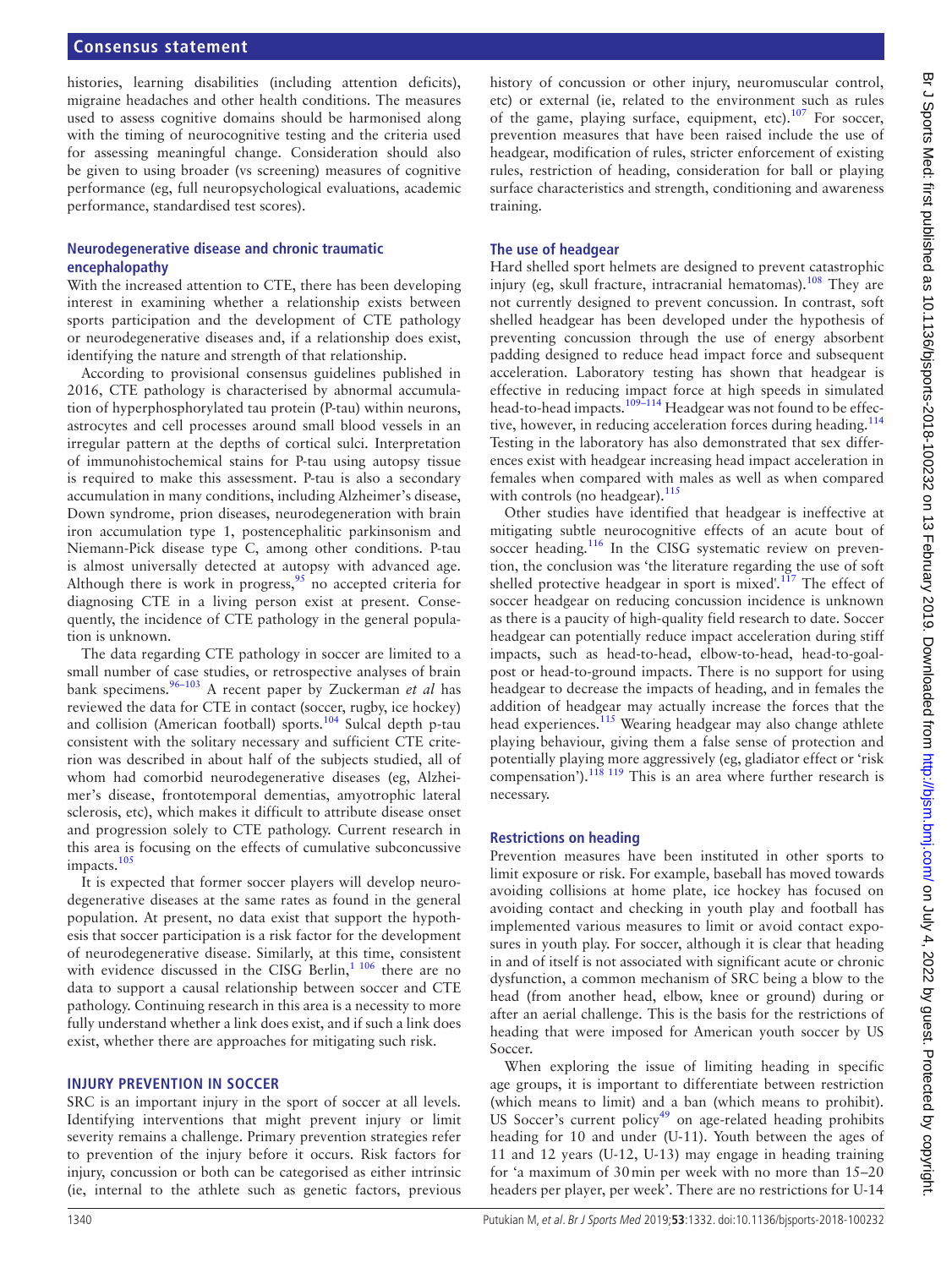and older. At present, there are no studies that have empirically examined the effects of age-dependent restrictions on heading.

The US Soccer DA has also implemented additional safety components, which affect approximately 17000 players who participate in the DA. Examples of safety measures that have been incorporated into DA play include small-sided games of 7–9 vs 7–9 (on a smaller field), where there is an emphasis on ball control that minimises long punts and aerial challenges. In addition, these small-sided games promote playing the ball out of the back on the ground (vs a goalkeeper punting the ball), and additional rules that do not allow the goalkeeper to punt the ball or use a drop kick, which may be a consideration in the future.<sup>[120](#page-13-27)</sup>

Other modifications to game play can include modifying the field size, the number of players, whether to use rules such as off-sides, and other rule changes. Additionally, Athletic Trainers (ATC) in the DA are mandated to be available and present for every DA match. Finally, in suspected head injuries, injury substitutions are allowed (that do not count against the team's number of allowed substitutions) and sufficient time is provided for the player to be evaluated by the ATC in real time and determine return to play status. If the player is medically cleared for return to that match, the player replaces the original substitute.<sup>49</sup>

#### **Strength training for the neck**

It seems logical that strengthening the neck muscles should be protective against head injury. The current data are, however, inconsistent. Mihalik *et al*<sup>[121](#page-13-28)</sup> showed no difference in resultant head accelerations across neck strength tertiles in youth hockey players. In American football, increases in neck stiffness, not strength, reduced the odds of moderate or severe impacts.<sup>[122](#page-13-29)</sup> During heading, Dezman et al<sup>123</sup> noted that strength imbalances at the neck contributed to greater head acceleration, Bretzin *et al*[124](#page-13-31) said that neck strength and girth were negatively correlated to linear and angular acceleration and Caccese *et al*[125](#page-13-32) found that neck size and strength explained nearly 25% of the variation in linear and angular acceleration of heading.

Given the observations specific to soccer, improving neck strength should be effective at reducing accelerations during impact. It is well known that the neck musculature is amenable to training<sup>126–128</sup> and short-term training (5 weeks, twice per week in professional rugby players) can increase neck strength by nearly 20%,<sup>128</sup> but simply increasing neck strength and girth of soccer players has no effect on head stabilisation during heading.<sup>[129](#page-13-35)</sup>

The effect of improved neck strength on head stability and reduced injury risk is unknown. The High School Reporting Information Online project collected anthropometric, strength and injury records from over 6000 high school athletes. The data showed that smaller girth (as neck-to-head ratio) and lower neck strength (hand-held dynamometry) were related to increased incidence of concussion. The authors suggested that every one pound increase neck strength was accompanied by a 5% decrease in the odds of a concussion.[130](#page-13-13) Despite some promising, and conflicting, results, a randomised clinical trial of neck strengthening and subsequent concussive injury remains to be conducted.

#### **Laws of the Game**

The Laws of the Game (Law 12. Fouls and Misconduct) do not single out any specific injury. In the leadup to the 2006 FIFA World Cup, the IFAB was presented with an analysis of head injury mechanisms that prompted them to grant the referee

the authority to punish intentional elbows to the head with an immediate red card.

After giving the referee the authority to sanction intentional elbows to the head, a study of Norwegian male professional football players,<sup>29</sup> reported that strict enforcement and interpretation of the Laws of the Game was indeed associated with a lower incidence of head incidents caused by player-to-player contact and lower incidence of arm-to-head contact. In a 13-year period (before and after the IFAB ruling), all head and facial injuries were reduced in the German professional league. Specifically, concussions have been reduced by  $29\%$ .<sup>[131](#page-13-36)</sup> Both studies indicate that enforcement of existing rules can have an effect on foul play and limit concussive injury.

For the 2014 FIFA World Cup, FIFA's Sports Medical Committee proposed that in cases of suspected concussion, the referee will have the authority to stop the game for 3min to allow for an on-field of evaluation of the injured player. The referee will only allow the player to continue with the authorisation of the team doctor. In 2016, US Soccer modified its substitution rule for the Academy programme as follows: 'any player suspected of having head injury may be substituted for evaluation without that substitution counting against the team's total number of allowed substitutions during the game'.<sup>[49](#page-12-7)</sup>

The properties of the ball as well as the playing surface are areas that potentially have implications for injury prevention. There are guidelines for ball size (specified in Law 2) that can affect the forces that the head experiences. It is important that players, parents and coaches use the appropriate sized ball for youth players and attend to the inflation pressure of the ball.<sup>132</sup> Whether different playing surfaces are associated with different risks for injury is at this time unclear, but is an area of future research.<sup>[117](#page-13-25)</sup> Finally, an area of significant interest is in awareness training that might increase an athlete's ability to prepare and brace for an impact to the body or head, which might include aerial challenge training for the soccer player.<sup>68 133</sup> This is an important area of future research.

### **Educational efforts**

Educational efforts by governing bodies (eg, US Soccer, US Youth Soccer, NCAA, National Federation of High Schools) and government (Centers for Disease Control and Prevention) are important and target athletes, parents, coaches and healthcare providers in terms of the importance of early recognition and management of SRC.<sup>134-136</sup> US Soccer has produced an educational video on concussions and has implemented this video for coaching and referee certification as well as player and parent education and awareness (www.RecognizeToRecover/Head-andbrain). Finally, the DA has implemented a pledge to concussion awareness by all stakeholders to build a culture of safety around this injury. MLS has also created an internal concussion education video that is shown to all players and coaches in the preseason. Internal MLS data suggest that the video is effective in increasing knowledge on concussion. MLS has also created concussion education posters that are placed in all in team locker rooms.

#### **Executive summary**

The fifth International Consensus Statement on Concussion in Sport provides very useful information, which served as the foundation for leading healthcare professionals with expertise in the sport of soccer to examine the Berlin recommendations from a soccer-specific perspective. In summary, the conclusions made during this summit indicate the following: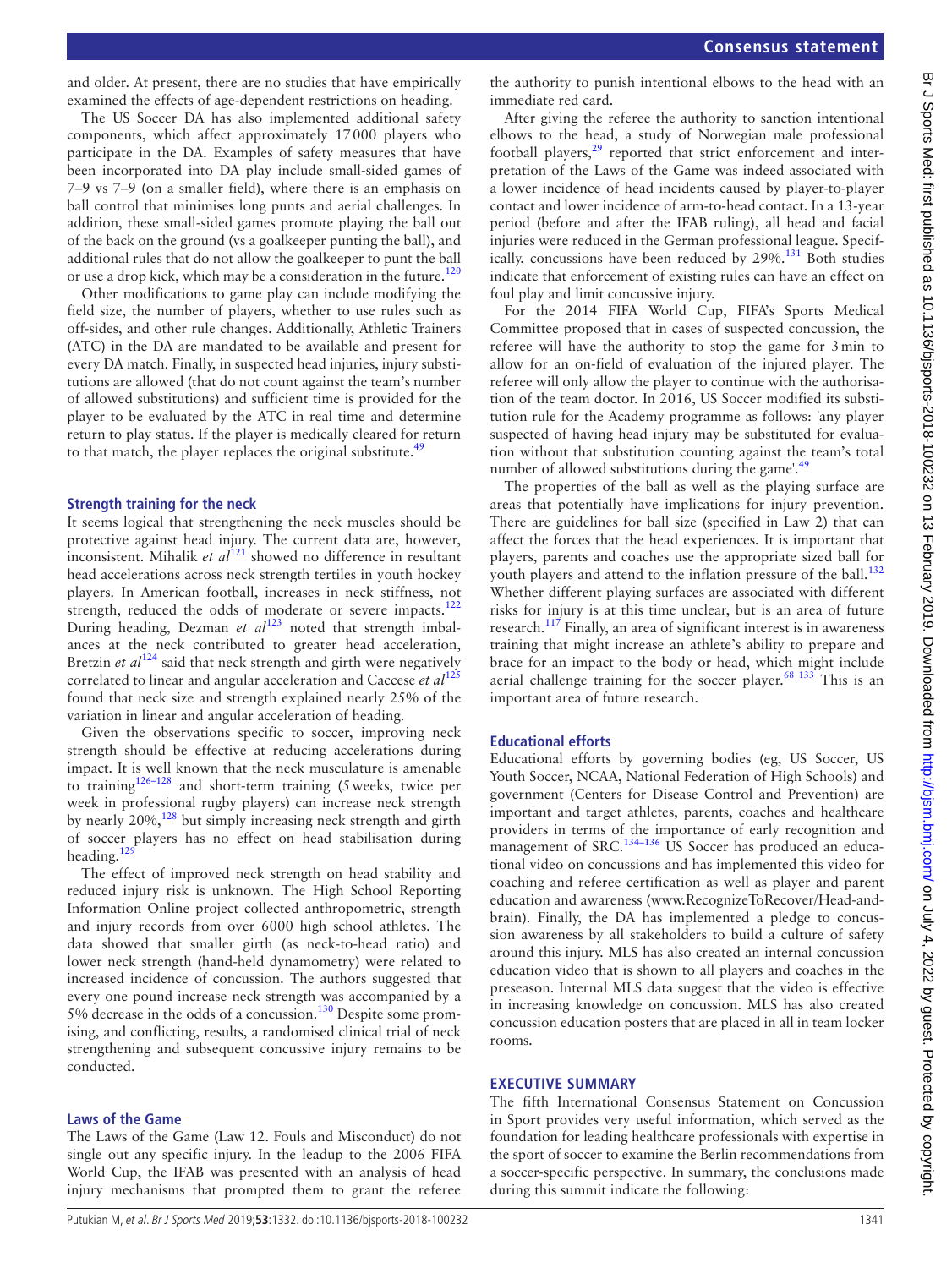- 1. Head injuries, specifically concussions, are an important injury for soccer, with lower rates of injuries than many other contact or collision sports for males (compared with American football, ice hockey, rugby and wrestling), but higher rates for females in comparison to other sports. While there is published information on the frequency of SRC at the college, high school and elite levels of play, very few data exist at the youth level of play.
- 2. The majority of concussions in soccer occur from contact during an aerial challenge, not from purposeful heading of the ball. The most common mechanisms are head-tohead, head-to-body (knee, elbow, foot) or head-to-ground contact.
- 3. There are limited data regarding the biomechanics of heading forces, but emerging information demonstrates that the forces that occur at all levels appear to be of low magnitude when compared with the forces reported in other sports (eg, American football or ice hockey).
- 4. Recognition of SRC by all stakeholders (eg, athletes, coaches, referees, healthcare providers) is important. There does not appear to be a role for current sensor technology in injury detection, but there may be a role for 'spotter' programmes that use recognisable signs of concussive injury and can communicate those observations to sideline medical personnel. At the youth and non-elite level, or when no healthcare provider is present, it is important to emphasise the 'recognise and refer' principle of the fifth International Consensus Statement using the CRT5.<sup>[2](#page-11-1)</sup>
- 5. Consistent with the Berlin consensus statement, there is utility in using a standardised multimodal tool such as the SCAT5 or Child SCAT5<sup>34</sup> when assessing SRC. Athletes with suspected concussion should be removed from play and evaluated by a healthcare provider trained in concussion management. Athletes diagnosed with SRC should not return to play the same day. An initial period (eg, 24– 48hours) of both cognitive and physical rest is recommended following concussion.<sup>137</sup> Graduated return-to-sport and school strategies with progressive increases in cognitive and physical demands following return to baseline levels of functioning represents the ideal approach for return to sport and academics, work activities or both. $2<sup>4</sup>$
- 6. At this time, for adolescents and adults, the predominance of the available data does not indicate intermediate or longterm adverse neurocognitive effects from heading the ball in soccer. There are no data in youth players. The data that do exist suggest that any adverse effect is likely limited to short term symptoms (eg, headache).
- 7. There are no prospective data evaluating possible neurodegenerative changes, such as CTE, associated with playing soccer. Data on CTE in soccer players are limited to case reports with comorbid neurodegenerative diseases (eg, Alzheimer's disease, amyotrophic lateral sclerosis). There are no published data that support the view that soccer participation is a risk factor for the development of neurodegenerative disease. Consequently, we are in agreement with the Berlin consensus statement, which states that a causal relationship between playing soccer and CTE has not been established.<sup>106</sup> We are fully supportive of future research in this area including identifying biomarkers through blood, urine, cerebrospinal fluid and advanced neuroimaging in the assessment and management of SRC.
- 8. Injury prevention is an important area of further research. Although there has been media attention to the use of

headgear in soccer, there are limited studies on effectiveness of such headgear, with the majority of data being laboratory-driven and without on-field application. The laboratory data suggest that headgear may be beneficial in decreasing forces incurred during 'stiff' impacts (eg, head-to-head, head-to-goalpost), but there appears to be less or no benefit when used while heading.<sup>113 114</sup> This is not surprising since the ball deforms with impact. In addition, whether a decrease in the forces seen in the laboratory results in a decreased incidence of concussion is unclear, as the biomechanical 'threshold' for concussion remains unknown. Importantly, anecdotal reports suggest that the use of headgear may be associated with increased risk compensation, the so-called 'gladiator' effect, where athletes falsely feel protected when using headgear and hence may engage in more aggressive or risky play.

- 9. Rule enforcement and rule changes have been viewed as essential to injury prevention. In soccer, changes regarding player substitutions, the '3min rule' and enforcement of existing rules (eg, elbow-to-head) all warrant evaluation.
- 10. It is understood that purposeful heading rarely causes concussion. The current rule changes by US Soccer related to restrictions in heading are supported by modifying game behaviours associated with head injury (decreasing opportunities for the aerial challenge) and taking into account developmental issues regarding neck strength and situational awareness.
- 11. Athletes, parents, coaches, referees, administrators and healthcare providers can partner to underscore the importance of fair play to keep the sport of soccer safe at all levels.

## **Areas of future research**

There are several areas of future research that include issues not unique to soccer, such as learning more about the difference between clinical and physiological recovery and finding useful biomarkers of injury. Management issues that enhance recovery and prevention efforts that can decrease the incidence or severity of injury are also fruitful topics for future research efforts.

Sport-specific areas of future research include more well-designed evaluations of the mechanism of head injury, specifically SRC, which include proper design and detailed information to be employed at all levels of play in both genders. A better understanding of what occurs during an aerial challenge and the acute and chronic effects, if any, of heading, is needed. In addition, a better understanding of the developmental requirements and visual and motor skill learning needed for proper heading technique. Laboratory-based studies on heading mechanics need to improve ecological validity because studies routinely expose subjects to a far higher frequency of heading than what occurs in a match. We also need to know more about the effect of ball and surface properties, strict enforcement of rules and restricting heading (in an attempt to decrease the number of aerial challenges) on the incidence of concussion and head injury. We need to specifically evaluate whether there are risks for CTE or other neurodegenerative diseases associated with soccer play. Our stakeholders, including athletes, coaches, referees, administrators, referees, along with the healthcare team play a significant role in supporting and enhancing the health and safety of our sport and players. Understanding how we can work together to accomplish this will include continuing to evaluate the issues raised during the Head Injury in Soccer Summit on a regular basis.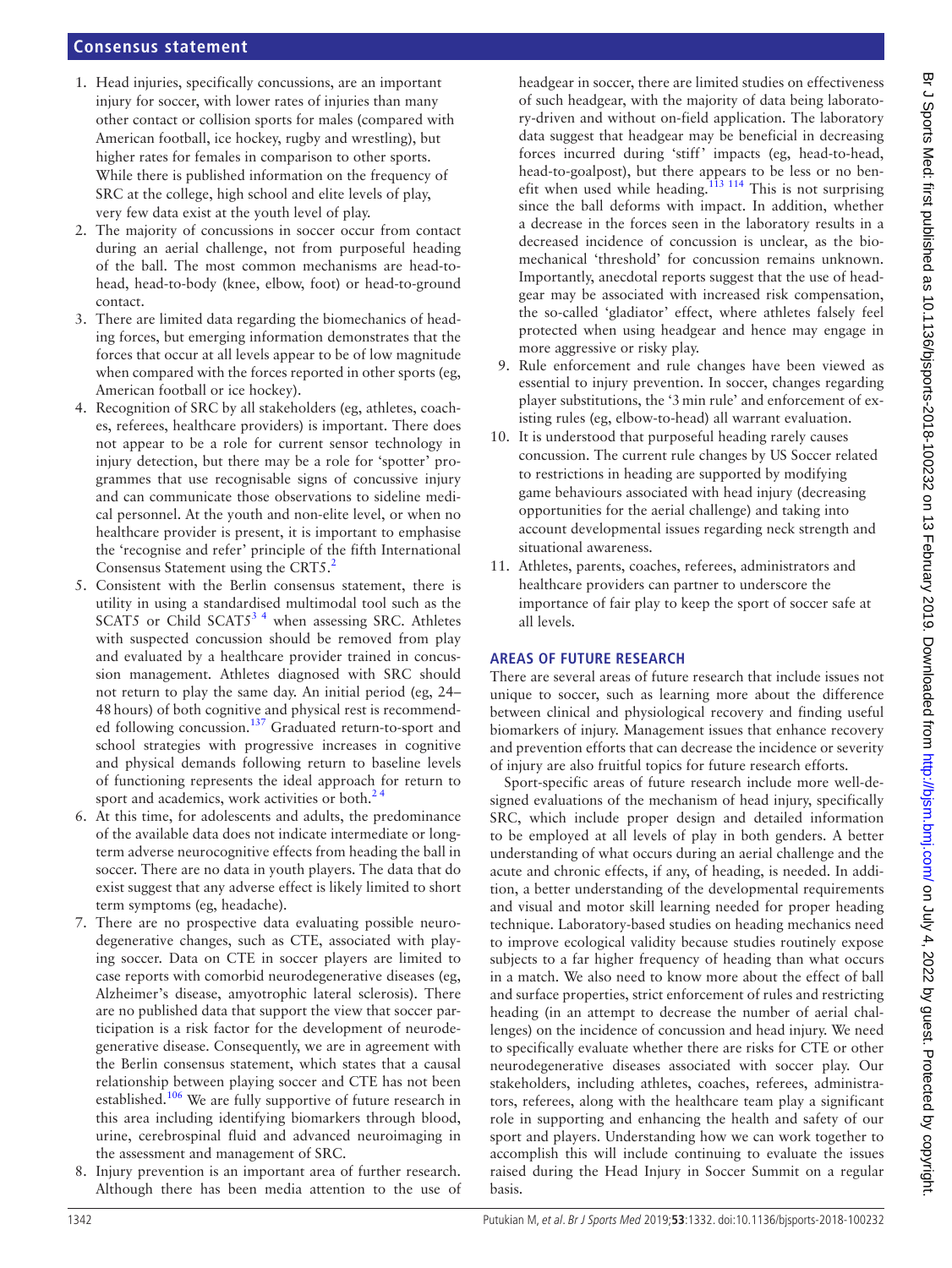# **Consensus statement**

**Acknowledgements** Head Injury in Soccer Summit Presenters and additional authors are listed alphabetically. Steven Broglio, Rudolph Castellani, George Chiampas, JD, RJE, Chris Giza, Robert Huggins, Thomas Kaminski, Michael Keating, Donald Kirkendall, Anthony Kontos, John Leddy, Jill Loyden, Bert Mandelbaum, Jason Mihalik, Willem Meuwisse, John Parsons, Elizabeth Pieroth, Laura Purcell, Margot Putukian, Kathryn Schneider, Sandra Serafini, Ira Smith, Gary Solomon, Gretchen Thomsen, Ryan Tierney and Michael Turner. All were involved in the development and review of the manuscript.The authors would like to thank the Head Injury in Soccer Summit panelist participants, listed alphabetically: Jim Barlow, Thomas Faro, Dan Garber, Sunil Gulati, Robin Harris, April Kater, Lynn Berling Manuel, Jesse Marsch, Jim Parsons and Taylor Twellman.

**Collaborators** Head Injury Summit Presenters Steven Broglio; Rudolph Castellani; George Chiampas; Jiri Dvorak; Ruben Echemendia; Chris Giza; Robert Huggins; Thomas Kaminski; Michael Keating; Donald Kirkendall; Anthony Kontos; John Leddy; Jill Loyden; Bert Mandelbaum; Jason Mihalik; Willem Meuwisse; John Parsons; Elizabeth Pieroth; Laura Purcell; Margot Putukian; Kathryn Schneider; Sandra Serafini; Ira Smith; Gary Solomon; Gretchen Thomsen; Ryan Tierney; Michael Turner.

**Contributors** This paper summarises a meeting about concussions in soccer. All presenters submitted content relevant to their topic. The seven primary authors worked from the presenter's content to assemble this document. Once fully assembled, all presenters reviewed, edited as needed and approved this submission.

**Funding** The Head Injury in Soccer: From Science to the Field symposium was held on 21–22 April 2017 in New York City, New York. Support for the symposium was provided by US Soccer, Major League Soccer and the National Women's Soccer League. None of the sponsors had any influence on the content.

**Competing interests** This paper has 7 primary authors plus 20 other presenters. Gathering disclosures from each will take some time and we did not want to delay this process while we collate all that information. Dr Kahn has expressed an interest in this paper and wanted to start the process. All disclosures are being collated and will be added once replies have been received.

#### **Patient consent** Not required.

**Provenance and peer review** Not commissioned; externally peer reviewed.

#### **ORCID iD**

Margot Putukian <http://orcid.org/0000-0002-1478-8068>

#### **References**

- <span id="page-11-0"></span>1 McCrory P, Meeuwisse W, Dvořák J, et al. Consensus statement on concussion in sport-the 5th international conference on concussion in sport held in Berlin, October 2016. Br J Sports Med 2017;51.
- <span id="page-11-1"></span>2 Echemendia RJ, Meeuwisse W, McCrory P, et al. The concussion recognition tool. Br J Sports Med 2017;51:870–1.
- <span id="page-11-2"></span>3 Echemendia RJ, Meeuwisse W, McCrory P, et al. The sport concussion assessment tool 5th edition (SCAT5): background and rationale. [Br J Sports Med](http://dx.doi.org/10.1136/bjsports-2017-097506) 2017;51:848–50.
- <span id="page-11-3"></span>4 Davis GA, Purcell L, Schneider KJ, et al. The child sport concussion assessment tool 5th edition (Child SCAT5). Br J Sports Med 2017;51:859–61.
- <span id="page-11-4"></span>5 FIFA. FIFA big count 2006. Secondary FIFA big count. 2007 [http://www.fifa.com/](http://www.fifa.com/mm/document/fifafacts/bcoffsurv/bigcount.statspackage%5f7024.pdf) [mm/document/fifafacts/bcoffsurv/bigcount.statspackage%5f7024.pdf](http://www.fifa.com/mm/document/fifafacts/bcoffsurv/bigcount.statspackage%5f7024.pdf)
- <span id="page-11-5"></span>6 USSoccer. US Soccer Development Academy. Secondary US soccer development academy. 2017 <http://www.ussoccerda.com/overview-what-is-da>
- <span id="page-11-6"></span>7 Faude O, Rößler R, Junge A. Football injuries in children and adolescent players: are there clues for prevention? [Sports Med](http://dx.doi.org/10.1007/s40279-013-0061-x) 2013;43:819-37.
- <span id="page-11-7"></span>8 Faude O, Rössler R, Junge A, et al. Head injuries in children's football-results from two prospective cohort studies in four European countries. [Scand J Med Sci Sports](http://dx.doi.org/10.1111/sms.12839) 2017;27:1986–92.
- <span id="page-11-8"></span>9 Comstock RD, Currie DW, Pierpoint LA, et al. An evidence-based discussion of heading the ball and concussions in high school soccer. [JAMA Pediatr](http://dx.doi.org/10.1001/jamapediatrics.2015.1062) 2015;169:830–7.
- <span id="page-11-9"></span>10 Marar M, McIlvain NM, Fields SK, et al. Epidemiology of concussions among United States high school athletes in 20 sports. [Am J Sports Med](http://dx.doi.org/10.1177/0363546511435626) 2012;40:747-55.
- <span id="page-11-10"></span>11 Schallmo MS, Weiner JA, Hsu WK. Sport and sex-specific reporting trends in the epidemiology of concussions sustained by high school athletes. [J Bone Joint Surg Am](http://dx.doi.org/10.2106/JBJS.16.01573) 2017;99:1314–20.
- <span id="page-11-11"></span>12 Khodaee M, Currie DW, Asif IM, et al. Nine-year study of US high school soccer injuries: data from a national sports injury surveillance programme. [Br J Sports Med](http://dx.doi.org/10.1136/bjsports-2015-095946) 2017;51:185–93.
- <span id="page-11-12"></span>13 Lincoln AE, Caswell SV, Almquist JL, et al. Trends in concussion incidence in high school sports: a prospective 11-year study. Am J Sports Med 2011;39:958-63.
- <span id="page-11-13"></span>14 Rosenthal JA, Foraker RE, Collins CL, et al. National high school athlete concussion rates From 2005-2006 to 2011-2012. [Am J Sports Med](http://dx.doi.org/10.1177/0363546514530091) 2014;42:1710–5.
- <span id="page-11-14"></span>15 Boden BP, Kirkendall DT, Garrett WE. Concussion incidence in elite college soccer players. [Am J Sports Med](http://dx.doi.org/10.1177/03635465980260021301) 1998;26:238–41.
- <span id="page-11-15"></span>16 Zuckerman SL, Totten DJ, Rubel KE, et al. Mechanisms of injury as a diagnostic predictor of sport-related concussion severity in football, basketball, and soccer: results from a regional concussion registry. [Neurosurgery](http://dx.doi.org/10.1227/NEU.0000000000001280) 2016;63:102-12.
- <span id="page-11-18"></span>17 O'Kane JW, Levy MR, Neradilek M, et al. Evaluation of the zachery lystedt law among female youth soccer players. [Phys Sportsmed](http://dx.doi.org/10.3810/psm.2014.09.2074) 2014;42:39-44.
- <span id="page-11-19"></span>18 Elbin RJ, Sufrinko A, Schatz P, et al. Removal from play after concussion and recovery time. [Pediatrics](http://dx.doi.org/10.1542/peds.2016-0910) 2016;138:e20160910.
- <span id="page-11-20"></span>19 Taubman B, Rosen F, McHugh J, et al. The timing of cognitive and physical rest and recovery in concussion. [J Child Neurol](http://dx.doi.org/10.1177/0883073816664835) 2016;31:1555-60.
- <span id="page-11-21"></span>20 NCAA. NCAA Injury Surveillance Program. Secondary NCAA Injury Surveillance Program. 2017 [http://www.ncaa.org/sport-science-institute/ncaa-injury-surveillance](http://www.ncaa.org/sport-science-institute/ncaa-injury-surveillance-program)[program](http://www.ncaa.org/sport-science-institute/ncaa-injury-surveillance-program)
- <span id="page-11-17"></span>21 Roos KG, Wasserman EB, Dalton SL, et al. Epidemiology of 3825 injuries sustained in six seasons of national collegiate athletic association men's and women's soccer (2009/2010-2014/2015). [Br J Sports Med](http://dx.doi.org/10.1136/bjsports-2015-095718) 2017;51:1029–34.
- <span id="page-11-16"></span>22 Zuckerman SL, Kerr ZY, Yengo-Kahn A, et al. Epidemiology of sports-related concussion in NCAA athletes from 2009-2010 to 2013-2014: incidence, recurrence, and mechanisms. [Am J Sports Med](http://dx.doi.org/10.1177/0363546515599634) 2015;43:2654–65.
- <span id="page-11-30"></span>23 Echemendia RE. Review of MLS policy and discussion of concussion management. Manhattan Beach, CA: Major League Soccer 2017 Medical Symposium, 2017.
- <span id="page-11-38"></span>24 Echemendia RJ, Broglio SP, Davis GA, et al. What tests and measures should be added to the SCAT3 and related tests to improve their reliability, sensitivity and/or specificity in sideline concussion diagnosis? A systematic review. [Br J Sports Med](http://dx.doi.org/10.1136/bjsports-2016-097466) 2017;51:895–901.
- <span id="page-11-41"></span>25 Fuller CW, Fuller GW, Kemp SP, et al. Evaluation of World Rugby's concussion management process: results from rugby world cup 2015. [Br J Sports Med](http://dx.doi.org/10.1136/bjsports-2016-096461) 2017;51:64–9.
- <span id="page-11-40"></span>26 Fuller GW, Kemp SP, Raftery M. The accuracy and reproducibility of video assessment in the pitch-side management of concussion in elite rugby. [J Sci Med Sport](http://dx.doi.org/10.1016/j.jsams.2016.07.008) 2017;20:246–9.
- 27 Patricios J, Fuller GW, Ellenbogen R, et al. What are the critical elements of sideline screening that can be used to establish the diagnosis of concussion? A systematic review. [Br J Sports Med](http://dx.doi.org/10.1136/bjsports-2016-097441) 2017;51:888–94.
- <span id="page-11-39"></span>28 Andersen TE, et al. Mechanisms of head injuries in elite football. [Br J Sports Med](http://dx.doi.org/10.1136/bjsm.2003.009357) 2004;38:690–6.
- <span id="page-11-42"></span>29 Bjørneboe J, Bahr R, Dvorak J, et al. Lower incidence of arm-to-head contact incidents with stricter interpretation of the Laws of the Game in Norwegian male professional football. [Br J Sports Med](http://dx.doi.org/10.1136/bjsports-2012-091522) 2013;47:508-14.
- 30 Dupont G, Nedelec M, McCall A, et al. Effect of 2 soccer matches in a week on physical performance and injury rate. [Am J Sports Med](http://dx.doi.org/10.1177/0363546510361236) 2010;38:1752-8.
- <span id="page-11-27"></span>31 Ekstrand J, Hägglund M, Fuller CW. Comparison of injuries sustained on artificial turf and grass by male and female elite football players. [Scand J Med Sci Sports](http://dx.doi.org/10.1111/j.1600-0838.2010.01118.x) 2011;21:824–32.
- <span id="page-11-26"></span>32 Ekstrand J, Hägglund M, Waldén M. Injury incidence and injury patterns in professional football: the UEFA injury study. [Br J Sports Med](http://dx.doi.org/10.1136/bjsm.2009.060582) 2011;45:553-8.
- <span id="page-11-24"></span>33 Gaulrapp H, Hartmut G, Becker A, et al. Injuries in women's soccer: a 1-year all players prospective field study of the women's Bundesliga (German premier league). [Clin J Sport Med](http://dx.doi.org/10.1097/JSM.0b013e3181e78e33) 2010;20:264–71.
- <span id="page-11-34"></span>34 Hägglund M, Waldén M, Ekstrand J. UEFA injury study-an injury audit of European championships 2006 to 2008. [Br J Sports Med](http://dx.doi.org/10.1136/bjsm.2008.056937) 2009;43:483-9.
- <span id="page-11-22"></span>35 Jacobson I, Tegner Y. Injuries among Swedish female elite football players: a prospective population study. [Scand J Med Sci Sports](http://dx.doi.org/10.1111/j.1600-0838.2006.00524.x) 2007;17:84-91.
- <span id="page-11-29"></span>36 Nilsson M, Hägglund M, Ekstrand J, et al. Head and neck injuries in professional soccer. [Clin J Sport Med](http://dx.doi.org/10.1097/JSM.0b013e31827ee6f8) 2013;23:255-60.
- <span id="page-11-25"></span>37 Hassabi M, Mohammad-Javad Mortazavi S, Giti MR, et al. Injury profile of a professional soccer team in the premier league of iran. [Asian J Sports Med](http://dx.doi.org/10.5812/asjsm.34837) 2010;1:201–8.
- <span id="page-11-28"></span>38 Eirale C, Tol JL, Whiteley R, et al. Different injury pattern in goalkeepers compared to field players: a three-year epidemiological study of professional football. J Sci Med [Sport](http://dx.doi.org/10.1016/j.jsams.2013.05.004) 2014;17:34-8.
- <span id="page-11-31"></span>39 Prien A, Grafe A, Rössler R, et al. Epidemiology of head injuries focusing on concussions in team contact sports: a systematic review. [Sports Med](http://dx.doi.org/10.1007/s40279-017-0854-4) 2018;48:953–69.
- <span id="page-11-36"></span>40 Junge A, Dvorak J. Injury surveillance in the world football tournaments 1998-2012. [Br J Sports Med](http://dx.doi.org/10.1136/bjsports-2013-092205) 2013;47:782–8.
- <span id="page-11-32"></span>41 Fuller CW, Junge A, Dvorak J. A six year prospective study of the incidence and causes of head and neck injuries in international football. [Br J Sports Med](http://dx.doi.org/10.1136/bjsm.2005.018937) 2005;39:i3–9.
- <span id="page-11-37"></span>42 Junge A, Dvořák J. Football injuries during the 2014 FIFA World Cup. [Br J Sports Med](http://dx.doi.org/10.1136/bjsports-2014-094469) 2015;49:599–602.
- <span id="page-11-33"></span>43 Hägglund M, Waldén M, Ekstrand J. Injuries among male and female elite football players. [Scand J Med Sci Sports](http://dx.doi.org/10.1111/j.1600-0838.2008.00861.x) 2009;19:819-27.
- <span id="page-11-23"></span>44 Waldén M, Hägglund M, Ekstrand J. Football injuries during European Championships 2004-2005. [Knee Surg Sports Traumatol Arthrosc](http://dx.doi.org/10.1007/s00167-007-0290-3) 2007;15:1155–62.
- <span id="page-11-35"></span>45 Akodu AK, Owoeye OB, Ajenifuja M, et al. Incidence and characteristics of injuries during the 2011 West Africa Football Union (WAFU) Nations' Cup. Afr J Med Med [Sci](http://www.ncbi.nlm.nih.gov/pubmed/23672108) 2012;41:423-8.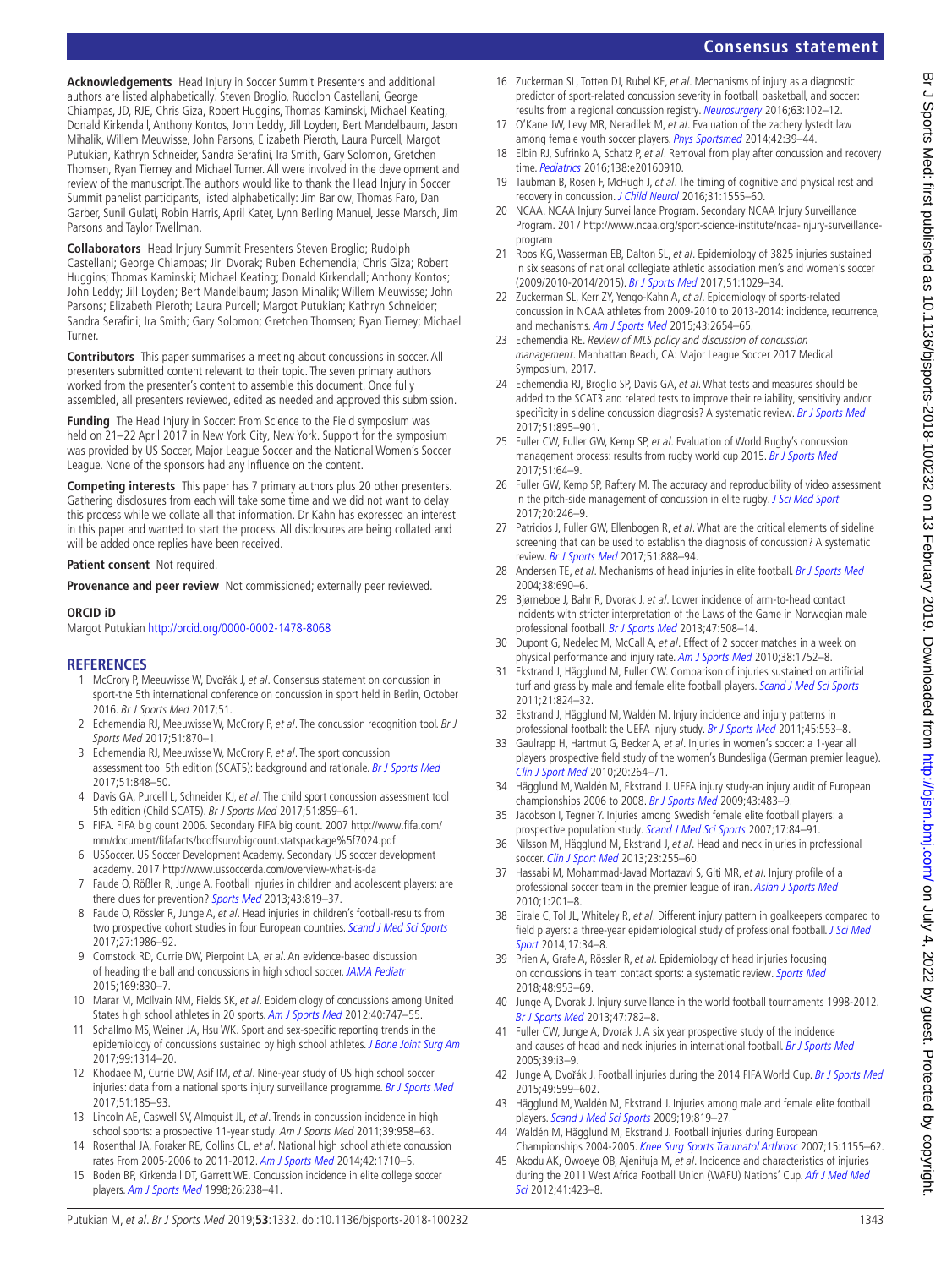# **Consensus statement**

- <span id="page-12-0"></span>46 Yoon YS, Chai M, Shin DW. Football injuries at Asian tournaments. [Am J Sports Med](http://dx.doi.org/10.1177/0095399703258781) 2004;32:36–42.
- <span id="page-12-1"></span>47 NCAA. Concussion educational resources. secondary concussion educational resources. 2017 [www.ncaa.org/sport-science-institute/concussion-educational](www.ncaa.org/sport-science-institute/concussion-educational-resources)[resources](www.ncaa.org/sport-science-institute/concussion-educational-resources)
- 48 United Soccer Coaches. Get aHEAD safely in soccer online diploma course. secondary Get aHEAD safely in Soccer Online Diploma Course. 2017 [https://](https://unitedsoccercoaches.org/heading) [unitedsoccercoaches.org/heading](https://unitedsoccercoaches.org/heading)
- <span id="page-12-7"></span>49 U.S USSoccer. Soccer recognize 2 recover concussion guidelines secondary U.S. 2017 [https://www.ussoccer.com/stories/2015/12/02/20/59/151202-us-soccer-announces](https://www.ussoccer.com/stories/2015/12/02/20/59/151202-us-soccer-announces-recognize-to-recover-player-health-and-safety-program)[recognize-to-recover-player-health-and-safety-program](https://www.ussoccer.com/stories/2015/12/02/20/59/151202-us-soccer-announces-recognize-to-recover-player-health-and-safety-program)
- <span id="page-12-2"></span>50 Mihalik JP, Lynall RC, Wasserman EB, et al. Evaluating the "threshold theory": can head impact indicators help? [Med Sci Sports Exerc](http://dx.doi.org/10.1249/MSS.0000000000001089) 2017;49:247-53.
- <span id="page-12-3"></span>51 Echemendia RJ, Bruce JM, Meeuwisse W, et al. Can visible signs predict concussion diagnosis in the National Hockey League? [Br J Sports Med](http://dx.doi.org/10.1136/bjsports-2016-097090) 2018;52:1149-54.
- <span id="page-12-4"></span>52 Chrisman SP, Quitiquit C, Rivara FP. Qualitative study of barriers to concussive symptom reporting in high school athletics. [J Adolesc Health](http://dx.doi.org/10.1016/j.jadohealth.2012.10.271) 2013;52:330-5.
- 53 Rivara FP, Schiff MA, Chrisman SP, et al. The effect of coach education on reporting of concussions among high school athletes after passage of a concussion law. Am J [Sports Med](http://dx.doi.org/10.1177/0363546514521774) 2014;42:1197–203.
- <span id="page-12-5"></span>54 Iverson GL, Gardner AJ, Terry DP, et al. Predictors of clinical recovery from concussion: a systematic review. [Br J Sports Med](http://dx.doi.org/10.1136/bjsports-2017-097729) 2017;51:941–8.
- 55 Morgan CD, Zuckerman SL, Lee YM, et al. Predictors of postconcussion syndrome after sports-related concussion in young athletes: a matched case-control study. J [Neurosurg Pediatr](http://dx.doi.org/10.3171/2014.10.PEDS14356) 2015;15:589–98.
- 56 Putukian M, Echemendia R, Dettwiler-Danspeckgruber A, et al. Prospective clinical assessment using Sideline Concussion Assessment Tool-2 testing in the evaluation of sport-related concussion in college athletes. [Clin J Sport Med](http://dx.doi.org/10.1097/JSM.0000000000000102) 2015;25:36–42.
- 57 Zemek R, Barrowman N, Freedman SB, et al. Clinical risk score for persistent postconcussion symptoms among children with acute concussion in the ED. [JAMA](http://dx.doi.org/10.1001/jama.2016.1203) 2016;315:1014–25.
- 58 Tucker R, Raftery M, Fuller GW, et al. A video analysis of head injuries satisfying the criteria for a head injury assessment in professional Rugby Union: a prospective cohort study. [Br J Sports Med](http://dx.doi.org/10.1136/bjsports-2017-097883) 2017;51:1147-51.
- 59 Tucker R, Raftery M, Kemp S, et al. Risk factors for head injury events in professional rugby union: a video analysis of 464 head injury events to inform proposed injury prevention strategies. [Br J Sports Med](http://dx.doi.org/10.1136/bjsports-2017-097895) 2017;51:1152-7.
- <span id="page-12-6"></span>60 Baxter-Johes ADG, Malina RM. et alGrowth and maturation issues in elite hyoung athletes: normal variation and training. In: Maffulli N, Chan KM, MacDonald R, Malina RM, Parker T, . Sports medicine for specific ages and abilities. London: Harcourt Publishers Limited, 2001:95–108.
- 61 Greydanus DE, Pratt HD. Adolescent growth and development and sport participation. In: Patel DR, Greydanus DE, Baker RJ, eds. Pediatric practise: sports medicine. New York: McGraw-Hill Companies, Inc.,, 2009:15–25.
- 62 Haywood KM, Getchell N. Life span motor development. 6th ed. Human Kinetics: Champaign, IL, 2014.
- 63 Lefebvre C, Reid G. Prediction in ball catching by children with and without a developmental coordination disorder. [Adapted Physical Activity Quarterly](http://dx.doi.org/10.1123/apaq.15.4.299) 1998;15:299–315.
- 64 Purcell L. Sport Spot: Sport readiness in children and youth. Paediatr Child Hlth 2005;16:343–5.
- <span id="page-12-8"></span>65 Hanlon E. Biomechanics of heading in youth soccer [Dissertation: Wayne State University, 2009.
- 66 Chrisman SPD, Ebel BE, Stein E, et al. Head impact exposure in youth soccer and variation by age and sex. Clin J Sport Med 2017.
- <span id="page-12-9"></span>67 McCuen E, Svaldi D, Breedlove K, et al. Collegiate women's soccer players suffer greater cumulative head impacts than their high school counterparts. *[J Biomech](http://dx.doi.org/10.1016/j.jbiomech.2015.08.003)* 2015;48:3720–3.
- <span id="page-12-10"></span>68 Lamond LC, Caccese JB, Buckley TA, et al. Linear acceleration in direct head contact across impact type, player position, and playing scenario in collegiate women's soccer players. [J Athl Train](http://dx.doi.org/10.4085/1062-6050-90-17) 2018;53:115-21.
- <span id="page-12-18"></span>69 Lynall RC, Clark MD, Grand EE, et al. Head impact biomechanics in women's college soccer. [Med Sci Sports Exerc](http://dx.doi.org/10.1249/MSS.0000000000000951) 2016;48:1772-8.
- <span id="page-12-11"></span>70 Press JN, Rowson S. Quantifying head impact exposure in collegiate women's soccer. [Clin J Sport Med](http://dx.doi.org/10.1097/JSM.0000000000000313) 2017;27:104–10.
- <span id="page-12-12"></span>71 Harriss A, Walton DM, Dickey JP. Direct player observation is needed to accurately quantify heading frequency in youth soccer. [Res Sports Med](http://dx.doi.org/10.1080/15438627.2018.1431534) 2018;26:191-8.
- <span id="page-12-13"></span>72 Salinas CM, Webbe FM, Devore TT. The epidemiology of soccer heading in competitive youth players. [J Clin Sport Psychol](http://dx.doi.org/10.1123/jcsp.3.1.15) 2009;3:15-33.
- <span id="page-12-14"></span>73 Chrisman SP, Mac Donald CL, Friedman S, et al. Head impact exposure during a weekend youth soccer tournament. [J Child Neurol](http://dx.doi.org/10.1177/0883073816634857) 2016;31:971-8.
- <span id="page-12-15"></span>74 Hanlon EM, Bir CA. Real-time head acceleration measurement in girls' youth soccer. [Med Sci Sports Exerc](http://dx.doi.org/10.1249/MSS.0b013e3182444d7d) 2012;44:1102–8.
- <span id="page-12-16"></span>75 Catenaccio E, Caccese J, Wakschlag N, et al. Validation and calibration of headcount, a self-report measure for quantifying heading exposure in soccer players. Res Sports [Med](http://dx.doi.org/10.1080/15438627.2016.1234472) 2016;24:416–25.
- 76 Lipton ML, Ifrah C, Stewart WF, et al. Validation of HeadCount-2w for estimation of two-week heading: comparison to daily reporting in adult amateur player. J Sci Med [Sport](http://dx.doi.org/10.1016/j.jsams.2017.08.008) 2018;21:363–7.
- 77 Stewart WF, Kim N, Ifrah CS, et al. Symptoms from repeated intentional and unintentional head impact in soccer players. [Neurology](http://dx.doi.org/10.1212/WNL.0000000000003657) 2017;88:901-8.
- <span id="page-12-17"></span>78 Kaminski TW, Cousino ES, Glutting JJ. Examining the relationship between purposeful heading in soccer and computerized neuropsychological test performance. [Res Q](http://dx.doi.org/10.1080/02701367.2008.10599486)  [Exerc Sport](http://dx.doi.org/10.1080/02701367.2008.10599486) 2008;79:235–44.
- <span id="page-12-19"></span>79 Putukian M, Echemendia RJ, Evans TA, et al. Effects of heading contacts in collegiate soccer plaevrs on cognitive dunction: Prospective neurophusiological assessment over a season. Clin J Sports Med 2001:11:288-96.
- <span id="page-12-20"></span>80 Rieder C, Jansen P. No neuropsychological consequence in male and female soccer players after a short heading training. [Arch Clin Neuropsychol](http://dx.doi.org/10.1093/arclin/acr055) 2011;26:583-91.
- <span id="page-12-21"></span>81 Kontos AP, Dolese A, Elbin RJ, et al. Relationship of soccer heading to computerized neurocognitive performance and symptoms among female and male youth soccer players. *[Brain Inj](http://dx.doi.org/10.3109/02699052.2011.608209)* 2011;25:1234-41.
- 82 Putukian M, Echemendia RJ, Mackin S. The acute neuropsychological effects of heading in soccer: a pilot study. [Clin J Sport Med](http://dx.doi.org/10.1097/00042752-200004000-00004) 2000;10:104-9.
- 83 Forbes CR, Glutting JJ, Kaminski TW. Examining neurocognitive function in previously concussed interscholastic female soccer players. [Appl Neuropsychol Child](http://dx.doi.org/10.1080/21622965.2014.933108)  $2016.5.1 - 11$
- 84 Janda DH, Bir CA, Cheney AL. An evaluation of the cumulative concussive effect of soccer heading in the youth population. [Inj Control Saf Promot](http://dx.doi.org/10.1076/icsp.9.1.25.3324) 2002;9:25-31.
- <span id="page-12-22"></span>85 Stephens R, Rutherford A, Potter D, et al. Neuropsychological consequence of soccer play in adolescent U.K. School team soccer players. [J Neuropsychiatry Clin Neurosci](http://dx.doi.org/10.1176/jnp.2010.22.3.295) 2010;22:295–303.
- <span id="page-12-23"></span>86 Guskiewicz KM, Marshall SW, Broglio SP, et al. No evidence of impaired neurocognitive performance in collegiate soccer players. [Am J Sports Med](http://dx.doi.org/10.1177/03635465020300020201) 2002;30:157–62.
- <span id="page-12-24"></span>87 Webbe FM, Ochs SR. Recency and frequency of soccer heading interact to decrease neurocognitive performance. [Appl Neuropsychol](http://dx.doi.org/10.1207/S15324826AN1001_5) 2003;10:31-41.
- 88 Witol AD, Webbe FM. Soccer heading frequency predicts neuropsychological deficits. [Arch Clin Neuropsychol](http://dx.doi.org/10.1093/arclin/18.4.397) 2003;18:397–417.
- <span id="page-12-25"></span>89 Kontos AP, Braithwaite R, Chrisman SPD, et al. Systematic review and meta-analysis of the effects of football heading. [Br J Sports Med](http://dx.doi.org/10.1136/bjsports-2016-096276) 2017;51:1118-24.
- <span id="page-12-26"></span>90 Haran FJ, Tierney R, Wright WG, et al. Acute changes in postural control after soccer heading. [Int J Sports Med](http://dx.doi.org/10.1055/s-0032-1304647) 2013;34:350-4.
- <span id="page-12-27"></span>91 Hwang S, Ma L, Kawata K, et al. Vestibular dysfunction after subconcussive head impact. [J Neurotrauma](http://dx.doi.org/10.1089/neu.2015.4238) 2017;34:8-15.
- 92 Kawata K, Tierney R, Phillips J, et al. Effect of repetitive sub-concussive head impacts on ocular near point of convergence. [Int J Sports Med](http://dx.doi.org/10.1055/s-0035-1569290) 2016;37:405-10.
- <span id="page-12-28"></span>93 Schmitt DM, Hertel J, Evans TA, et al. Effect of an acute bout of soccer heading on postural control and self-reported concussion symptoms. [Int J Sports Med](http://dx.doi.org/10.1055/s-2004-819941) 2004;25:326–31.
- <span id="page-12-29"></span>94 Maher ME, Hutchison M, Cusimano M, et al. Concussions and heading in soccer: a review of the evidence of incidence, mechanisms, biomarkers and neurocognitive outcomes. **[Brain Inj](http://dx.doi.org/10.3109/02699052.2013.865269) 2014;28:271-85.**
- <span id="page-12-30"></span>95 Montenigro PH, Baugh CM, Daneshvar DH, et al. Clinical subtypes of chronic traumatic encephalopathy: literature review and proposed research diagnostic criteria for traumatic encephalopathy syndrome. [Alzheimers Res Ther](http://dx.doi.org/10.1186/s13195-014-0068-z) 2014;6:68.
- <span id="page-12-31"></span>96 Bieniek KF, Ross OA, Cormier KA, et al. Chronic traumatic encephalopathy pathology in a neurodegenerative disorders brain bank. [Acta Neuropathol](http://dx.doi.org/10.1007/s00401-015-1502-4) 2015;130:877–89.
- 97 Geddes JF, Vowles GH, Nicoll JA, et al. Neuronal cytoskeletal changes are an early consequence of repetitive head injury. [Acta Neuropathol](http://dx.doi.org/10.1007/s004010051066) 1999;98:171–8.
- 98 Grinberg LT, Anghinah R, Nascimento CF, et al. Chronic traumatic encephalopathy presenting as alzheimer's disease in a retired soccer player. [J Alzheimers Dis](http://dx.doi.org/10.3233/JAD-160312) 2016;54:169–74.
- 99 Hales C, Neill S, Gearing M, et al. Late-stage CTE pathology in a retired soccer player with dementia. [Neurology](http://dx.doi.org/10.1212/WNL.0000000000001081) 2014;83:2307-9.
- 100 Ling H, Holton JL, Shaw K, et al. Histological evidence of chronic traumatic encephalopathy in a large series of neurodegenerative diseases. [Acta Neuropathol](http://dx.doi.org/10.1007/s00401-015-1496-y) 2015;130:891–3.
- 101 Ling H, Morris HR, Neal JW, et al. Mixed pathologies including chronic traumatic encephalopathy account for dementia in retired association football (soccer) players. [Acta Neuropathol](http://dx.doi.org/10.1007/s00401-017-1680-3) 2017;133:337–52.
- 102 McKee AC, Cantu RC, Nowinski CJ, et al. Chronic traumatic encephalopathy in athletes: progressive tauopathy after repetitive head injury. *J Neuropathol Exp* [Neurol](http://dx.doi.org/10.1097/NEN.0b013e3181a9d503) 2009;68:709–35.
- 103 McKee AC, Daneshvar DH, Alvarez VE, et al. The neuropathology of sport. Acta [Neuropathol](http://dx.doi.org/10.1007/s00401-013-1230-6) 2014;127:29–51.
- <span id="page-12-32"></span>104 Zuckerman SL, Brett BL, Jeckell A, et al. Chronic traumatic encephalopathy and neurodegeneration in contact sports and american football. [J Alzheimers Dis](http://dx.doi.org/10.3233/JAD-180218) 2018;66:37–55.
- <span id="page-12-33"></span>105 Huber BR, Alosco ML, Stein TD, et al. Potential long-term consequences of concussive and subconcussive injury. [Phys Med Rehabil Clin N Am](http://dx.doi.org/10.1016/j.pmr.2015.12.007) 2016;27:503-11.
- <span id="page-12-34"></span>106 Manley G, Gardner AJ, Schneider KJ, et al. A systematic review of potential long-term effects of sport-related concussion. [Br J Sports Med](http://dx.doi.org/10.1136/bjsports-2017-097791) 2017;51:969–77.